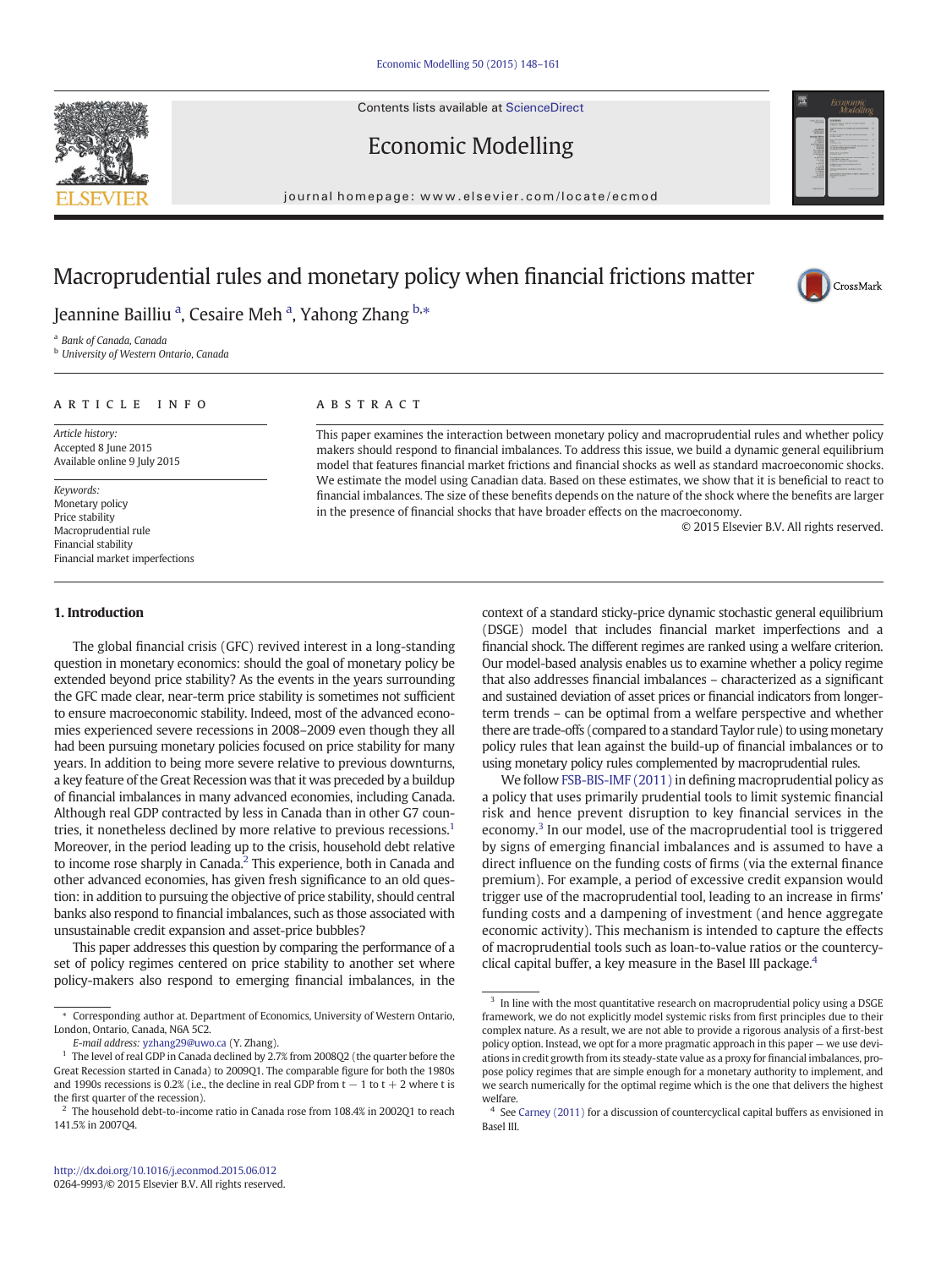Our findings suggest that welfare is higher, compared to a standard Taylor rule, in regimes where policy-makers respond to financial imbalances using the policy rate and/or the macroprudential tool. The welfare gain arises due to the benefits that such regimes offer for macroeconomic stabilization, particularly in the presence of financial shocks. Although the performance of the different regimes varies depending on the types of shocks that buffet the economy, our results suggest that the benefits of responding to financial imbalances in the presence of all shocks outweigh the costs.

As discussed in [Bank of England \(2015\)](#page-13-0) and [Smets \(2014\),](#page-13-0) although there is a growing literature that explores how monetary and macroprudential policies might be co-ordinated, there is no consensus yet on whether monetary policy should take into account financial stability considerations. Several papers suggest, in the context of DSGE models with financial frictions, that there may be gains from including financial and credit conditions in monetary policy rules. In their study of optimal Taylor-type interest rate rules, [Faia and Monacelli \(2007\)](#page-13-0) find that monetary policy should respond to increases in asset prices. However, they find that when monetary policy reacts strongly to inflation, the marginal welfare gain of responding to asset prices vanishes. In a model with frictions in the wage-setting process, [Christiano et al. \(2007\)](#page-13-0) show that a monetary policy rule that focuses too narrowly on inflation may inadvertently contribute to welfare-reducing boom-bust cycles and that including credit growth into the standard Taylor rule brings the model response to shocks more closely in line with the efficient response. [Curdia and Woodford \(2010\)](#page-13-0) focus on credit spreads and find that including interest rate spreads can improve upon the standard Taylor rule. In the context of a dynamic model, [Semmler](#page-13-0) [and Zhang \(2007\)](#page-13-0) find that monetary policy actions aimed at escaping a liquidity trap should take into account financial developments as depressed financial markets can worsen a recession in the presence of a lower bound on the nominal interest rate. In contrast to these studies, [Badarau and Popescu \(2014\)](#page-13-0) find that adding a financial stability objective to traditional central bank objectives does not improve the response of the economy to a financial bubble when the central bank has only one instrument (i.e., the interest rate).

Our paper is more similar to the work of [Kannan et al. \(2012\),](#page-13-0) [Angelini et al. \(2012\)](#page-13-0), [Christensen et al. \(2011\)](#page-13-0), [Benes and Kumhof](#page-13-0) [\(2011\),](#page-13-0) [Quint and Rabanal \(2014\)](#page-13-0) and [Rubio and Carrasco-Gallego](#page-13-0) [\(2014\)](#page-13-0) in that it considers the potential gains from complementing monetary policy rules with macroprudential rules. In [Kannan et al.](#page-13-0) [\(2012\)](#page-13-0), the authors modify a standard New Keynesian model to create a special role for the housing market and compare the behavior of their model economy under different policy regimes, assuming that policy-makers have two instruments at their disposal: a nominal short-term interest rate and a macroprudential instrument. Policy regimes are ranked in terms of the evenly weighted variances of the output gap and inflation. They calibrate their model and find that the regime that includes a credit term in the monetary policy reaction function and a macroprudential rule can improve macroeconomic stability in the face of a financial shock but not in the presence of a productivity shock. [Angelini et al. \(2012\)](#page-13-0) reach a similar conclusion in their study, which uses a DSGE model developed by [Gerali et al. \(2010\)](#page-13-0) featuring an imperfectly-competitive banking sector and estimated on euro area data: the benefits of introducing macroprudential policy (relative to a "monetary-policy-only world") are modest when the economic cycle is driven by supply shocks but sizeable when financial or housing market shocks are important drivers of the macroeconomy. Moreover, [Angelini et al.](#page-13-0) [\(2012\)](#page-13-0) find that in all cases, cooperation between the central bank and the macroprudential authority yields superior outcomes. [Quint](#page-13-0) [and Rabanal \(2014\)](#page-13-0) also use a DSGE model estimated on euro area data to study how monetary and macroprudential measures could interact in the euro area. They find that the introduction of a macroprudential rule would help in reducing macroeconomic volatility, improve welfare, and partially substitute for the lack of national monetary policies.

In related work, [Rubio and Carrasco-Gallego \(2014\)](#page-13-0) analyze the implications of macroprudential and monetary policies for business cycles, welfare, and financial stability in a DSGE model with housing and collateral constraints. A macroprudential rule for the loan-tovalue ratio, which responds to credit growth, interacts with a traditional Taylor rule for monetary policy. They find that both policies acting together are welfare-enhancing for society as a whole, although there is a trade-off between borrowers and savers. [Christensen et al. \(2011\)](#page-13-0) focus mainly on the interaction between monetary policy and countercyclical capital buffers. In contrast to our work, their paper features endogenous banking sector riskiness. And finally, [Benes and Kumhof \(2011\)](#page-13-0) jointly analyze the macroeconomic effects of capital adequacy rules and of conventional central bank interest rate rules. They find that capital adequacy rules can have significant positive welfare effects when a significant share of the shocks affecting the economy is shocks to the creditworthiness of corporate borrowers.

Our paper differs from these studies in two key respects. First, we opt to estimate the main structural parameters of our model using Canadian data. Based on these estimates, we conduct simulations under the different regimes and rank them using a welfare criterion instead of an ad hoc loss function.<sup>5</sup> In addition to being relevant for Canada, our results may also provide insights into the interaction between monetary and macroprudential policies in other small open economies with inflation-targeting monetary policy regimes. Second, we consider a broader set of monetary policy regimes, including both inflation and price-level targeting. [Boivin et al.](#page-13-0) [\(2010\)](#page-13-0) also argue that the appropriate response of monetary policy to financial imbalances depends on the nature of the imbalances as well as on the alternative policy instruments available. In particular, they contend that monetary policy may be effective in countering a financial imbalance if such an imbalance has a material aggregate impact and/or suitable macroprudential policy instruments are not available.

This paper is organized as follows. In Section 2, we present the DSGE model that we use to examine whether a policy regime that also addresses financial imbalances can be optimal. In [Section 3](#page-5-0), we discuss the data and estimation strategy employed. In [Section 4](#page-6-0), we present the estimation results and discuss the performance of the estimated model. In [Section 5](#page-7-0), we use the estimated model to analyze the performance of the different policy regimes considered in reaction to key shocks. In [Section 6,](#page-9-0) we compare the performance of the different policy regimes using a welfare criterion. [Section 7](#page-13-0) offers some concluding remarks.

#### 2. The model

To examine whether policy-makers should respond to emerging financial imbalances, we use a standard sticky-price dynamic stochastic general equilibrium (DSGE) model that includes financial market imperfections and a financial shock. In this model, financial and credit conditions play a central role in the propagation of cyclical fluctuations due to a financial accelerator effect. As the financial crisis has underscored, there are significant feedback effects from financial and credit conditions to the real economy and it is important for standard

<sup>5</sup> In [Angelini et al. \(2012\)](#page-13-0), the central bank and the macroprudential authority each seek to minimize their respective loss function. The loss function for the central bank includes the variance of inflation and output growth whereas that of the macroprudential authority is based on the variance of the loans-to-output ratio. [Christensen et al. \(2011\)](#page-13-0) also use a welfare criterion, however, their welfare comparison is based on a calibrated version of their model.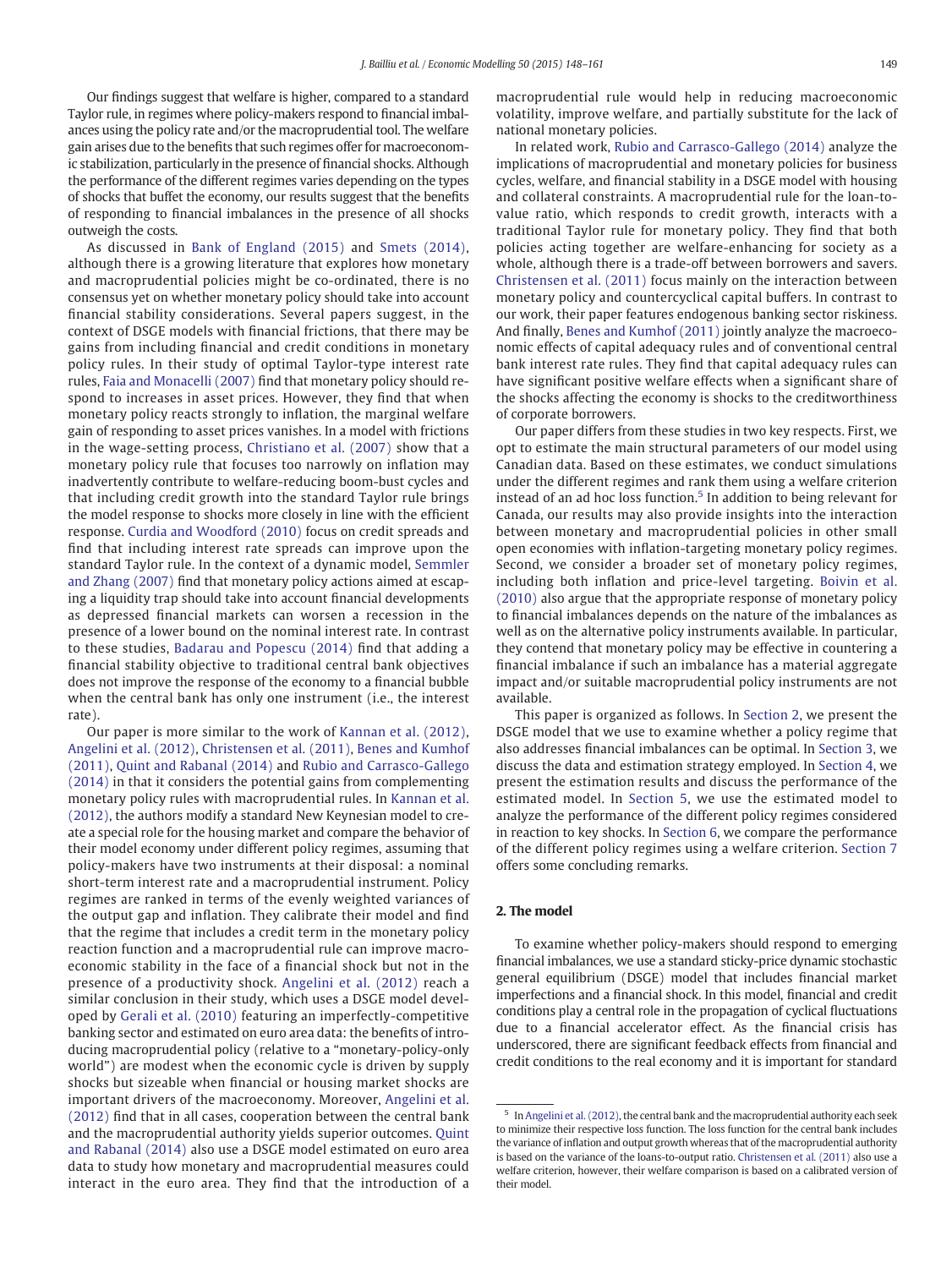<span id="page-2-0"></span>macroeconomic models to capture these effects. $6$  We model financial frictions following [Bernanke et al. \(1999\)](#page-13-0) except that debt contracts are assumed to be written in nominal terms.<sup>7</sup> In this set-up, there is an inverse link between the external finance premium and firms' net worth. The financial shock is assumed to influence the funding costs of firms (and hence investment and aggregate economic activity) via its effect on the external finance premium.

This model economy is populated by three types of agents: households, entrepreneurs, and retailers. The entrepreneurs produce intermediate goods and face financial frictions. Final goods can be used either for consumption or as capital in production. Retailers bundle together intermediate goods and transform them into final goods — the introduction of retailers allows for the presence of price rigidities.

# 2.1. Households

The household's problem is fairly standard. The representative household maximizes its expected lifetime utility:

$$
E_0 \sum_{t=0}^{\infty} \beta^t U(C_t, H_t), \tag{1}
$$

with

$$
U(C_t, H_t) = e_t \log C_t - \theta \frac{H_t^{1+\gamma}}{1+\gamma},
$$
\n(2)

subject to the following budget constraint:

$$
C_t + \frac{D_t}{P_t} = \frac{W_t}{P_t}H_t + \Pi_t + \frac{R_{t-1}^n D_{t-1}}{P_t},
$$
\n(3)

where  $C_t$  is consumption;  $1 - H_t$  is leisure, with  $0 \le H \le 1$ ;  $1/\gamma$  is the elasticity of labor supply; and  $\theta$  is the weight on leisure in the utility function. The household supplies labor to the entrepreneurs and receives the nominal wage,  $W_t$ , in return and owns equity in the retailers receiving the real dividend,  $\Pi_t$ . The household deposits  $D_t$  at the financial intermediaries; and  $R_t^n = 1$  is the nominal rate of return on the deposits between periods  $t - 1$  and t.

The variable  $e_t$  is an exogenous preference shock, which follows

$$
\log e_t = \rho_e \log e_{t-1} + \epsilon_t^e, \quad \epsilon_t^e \sim i.i.d. \ N(0, \sigma_{\epsilon^e}^2). \tag{4}
$$

The first-order conditions include

$$
\frac{e_t}{C_t} \frac{1}{R_t^n} = \beta E_t \left[ \frac{e_{t+1}}{C_{t+1}} \frac{P_t}{P_{t+1}} \right] \tag{5}
$$

and

$$
\frac{e_t}{C_t} \frac{W_t}{P_t} = \theta H_t^{\gamma} \tag{6}
$$

where  $P_t$  is the aggregate price level.

# 2.2. Entrepreneurs

Entrepreneurs are risk neutral and produce a homogenous intermediate good according to the following production function:

$$
F\left(K_t^j, L_t^j\right) = \omega_t^j \left(K_t^j\right)^{\alpha} \left(z_t L_t^j\right)^{1-\alpha} \tag{7}
$$

where  $K_t^j$  is the capital purchased by entrepreneur j in period t  $-1$ ; and  $L_t^j$  is the labor hired by entrepreneur j. The production of the intermediate good is subject to two types of shocks:  $\omega_t$  and  $z_t$ . The former is an idiosyncratic shock, known only to the entrepreneur.<sup>8</sup> The latter shock is an exogenous technology shock common to all the entrepreneurs, which follows

$$
\log z_t = \rho_z \log z_{t-1} + \epsilon_t^z, \quad \epsilon_t^z \sim i.i.d. \ N(0, \sigma_{\epsilon^2}^2). \tag{8}
$$

Given  $K_t^j$ , the demand for the two types of labor, household labor  $(H_t^i)$  and entrepreneurial labor  $(H_t^{ej})$ :

$$
L_t^j = \left(H_t^j\right)^{1-\Omega} \left(H_t^{ej}\right)^{\Omega} \tag{9}
$$

must satisfy the following first-order conditions:

$$
(1-\Omega)F_{H_t}^j = \frac{W_t}{P_{W,t}},\tag{10}
$$

and

$$
\Omega F_{H_t^e}^j = \frac{W_t^e}{P_{W,t}},\tag{11}
$$

where  $W_t$  and  $W_t^e$  are the nominal wages received by households and entrepreneurs, respectively, and  $P_{W,t}$  is the nominal price of the intermediate good.

Capital purchased at the end of period t,  $K_t^j$  + 1, is partly financed from the entrepreneur's net worth,  $N_t^j$  + 1, and partly from issuing nominal debt,  $B_t^j$ :

$$
Q_t K_{t+1}^j = N_{t+1}^j + \frac{B_t^j}{P_t},
$$
\n(12)

where  $Q_t$  is the price of capital relative to the aggregate price  $P_t$ .

A financial market imperfection arises due to asymmetric information between the borrower and the lender — the idiosyncratic shock is private information for the entrepreneur and is not observed by the lender. The lender has to pay an auditing cost to observe the output. With costly monitoring, the optimal debt contract that gives rise to a risk premium associated with external funds is one in which monitoring only takes place in the case of default. The risk premium associated with external funds,  $s(\cdot)$ , is defined as the ratio of the entrepreneur's cost of external funds to the cost of internal funds:

$$
s_t = \frac{E_t R_{t+1}^k}{E_t \left[ R_t^n \frac{P_t}{P_{t+1}} \right]},
$$
\n(13)

where  $E_t R_{t+1}^k$  is the expected rate of return of capital, which is equal to the expected cost of external funds in equilibrium, and  $E_t[R_t^n]$   $\frac{P_t}{P_{t+1}}$  is the cost of internal funds. The optimal contract implies that the external finance premium,  $s(\cdot)$ , increases with leverage (i.e., depends on the

 $6$  Indeed, estimated models that incorporate a financial accelerator have been found to have a better empirical fit than models without this mechanism. See, for example, [Christensen and Dib \(2008\)](#page-13-0) who estimate a sticky-price DSGE model with a financial accelerator using the U.S. data and find that their model is better able to account for the key features of the U.S. data than the same model without a financial accelerator mechanism. [Covas and Zhang \(2010\)](#page-13-0) estimate a sticky-price DSGE model that includes debt and equity market frictions using Canadian data and find a similar result. Moreover, [Merola \(2015\)](#page-13-0) finds that augmenting the [Smets and Wouters \(2007\)](#page-13-0) model with a financial accelerator mechanism captures much of the historical developments in the U.S. financial markets that led to the GFC.

Other studies have also made this assumption, such as [Christiano et al. \(2003\)](#page-13-0), [Gilchrist and Saito \(2006\),](#page-13-0) [Christensen and Dib \(2008\)](#page-13-0) and [Covas and Zhang \(2010\).](#page-13-0)

<sup>8</sup> The idiosyncratic shock is assumed to be i.i.d. across entrepreneurs and time and to have mean  $E[\omega_t^j] = 1$ .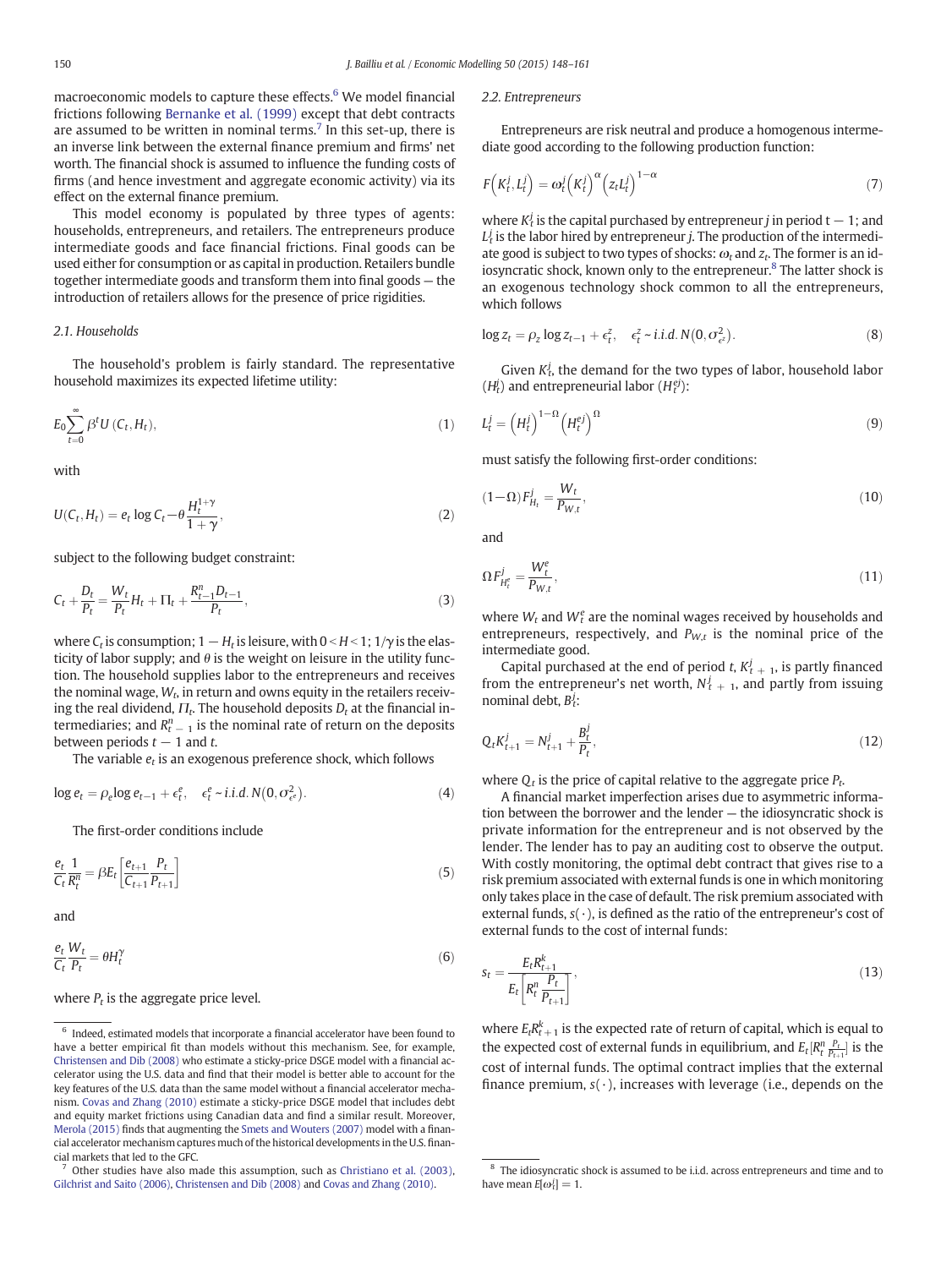entrepreneur's balance sheet position), and thus can be characterized at the aggregate level by the following reduced-form equation:

$$
s_t = f_t s \left( \frac{Q_t K_{t+1}}{N_{t+1}} \right),\tag{14}
$$

where  $s'(\cdot) > 0$ ,  $s(1) = 1$  and  $f_t$  is an exogenous financial shock common to all the entrepreneurs, which follows

$$
\log f_t = \rho_f \log f_{t-1} + \epsilon_t^f, \quad \epsilon_t^f \sim \text{i.i.d.}\, N(0, \sigma_{\epsilon^f}^2). \tag{15}
$$

The supply curve for external financing or the expected marginal cost of external financing can be obtained by rearranging the terms in Eq. [\(13\)](#page-2-0) as follows:

$$
E_t R_{t+1}^k = s_t R_t^n E_t \left[ \frac{P_t}{P_{t+1}} \right].
$$
\n(16)

The expected gross return on capital from periods  $t$  to  $t+1$ ,  $\mathit{E}_{t} \mathit{R}^k_{t+1}$ , depends on the marginal productivity of capital and the capital gain,

$$
E_t R_{t+1}^k = E_t \left[ \frac{P_{t+1}^W}{P_{t+1}} F_K + Q_{t+1} (1 - \delta) \right].
$$
 (17)

The demand for capital depends on both the expected return on capital Eq. (17) and the expected cost of external financing Eq. (16). Entrepreneurs are assumed to have finite lives to ensure that they will never accumulate enough funds to finance capital acquisitions entirely out of net worth. The probability that an entrepreneur survives until the next period is  $\eta$ .

The aggregate net worth of entrepreneurs at the end of period t,  $N_{t+1}$ , is the sum of equity held by entrepreneurs surviving from period  $t - 1$  and wage income:

$$
N_{t+1} = \eta \left( R_t^k Q_{t-1} K_t - E_{t-1} \left[ R_t^k \right] (Q_{t-1} K_t - N_t) \right) + (1 - \alpha) \times (1 - \Omega) z_t K_t^{\alpha} L_t^{(1 - \alpha) \Omega}.
$$
\n(18)

Eq. (18) suggests that the difference between the realized rate of return on capital in period t,  $R_t^k$ , and the expected rate of return on capital in the previous period,  $E_t = {}_1R_t^k$ , is the main source of change in entrepreneurial net worth. Since the debt contract specifies a nominal interest rate, an unanticipated change in inflation will also affect the real cost of debt repayment, and, in turn, the difference between  $R_t^k$ and  $E_t = {}_1R_t^k$ . Substituting Eq. (16) into Eq. (18), yields

$$
N_{t+1} = \eta \left( R_t^k Q_{t-1} K_t - S_{t-1} R_{t-1}^n E_{t-1} \left[ \frac{P_{t-1}}{P_t} \right] (Q_{t-1} K_t - N_t) \right) + (1 - \alpha) \times (1 - \Omega) z_t K_t^{\alpha} L_t^{(1 - \alpha)\Omega},
$$
\n(19)

which implies that an unexpected increase (decrease) in inflation reduces (increases) the real cost of debt repayment and, in turn, increases (decreases) net worth.

Entrepreneurs going out of business will consume their residual equity,

$$
C_t^e = (1 - \eta) \Big( R_t^k Q_{t-1} K_t - E_{t-1} \Big[ R_t^k \Big] (Q_{t-1} K_t - N_t) \Big), \tag{20}
$$

where  $C_t^e$  is the aggregate consumption of the entrepreneurs who exit in period t.

# 2.3. Capital producers

Final goods can be used either for consumption or as capital in production, although there are adjustment costs related to installing

capital (i.e., capital producers are subject to a quadratic capital adjustment 
$$
\cos t, \frac{\xi}{2} (\frac{I_t}{K_t} - \delta)^2 K_t
$$
). The aggregate capital stock evolves according to

$$
K_{t+1} = x_t I_t + (1 - \delta) K_t
$$
\n(21)

where K is the capital stock,  $I_t$  are investment goods purchased from retailers,  $x_tI_t$  are efficient investment goods and  $x_t$  is an investmentspecific shock that follows the following first-order autoregressive process:

$$
\log x_t = \rho_X \log x_{t-1} + \epsilon_t^X, \epsilon_t^X \sim i.i.d. N(0, \sigma_{\epsilon^X}^2).
$$
 (22)

Capital producers maximize their profit

$$
\Pi_t^k = E_t \left[ Q_t x_t I_t - I_t - \frac{\xi}{2} \left( \frac{I_t}{K_t} - \delta \right)^2 K_t \right],
$$
\n(23)

yielding the following first-order condition

$$
E_t\left[Q_t x_t - 1 - \xi \left(\frac{I_t}{K_t} - \delta\right)\right] = 0. \tag{24}
$$

# 2.4. Retailers

There is a continuum of monopolistically competitive retailers of measure 1 indexed by j who buy intermediate goods from entrepreneurs and differentiate them at no cost. Each retailer j thus sells retail good  $Y_t(j)$  at price  $P_t(j)$ . The final good,  $Y_t$ , is the composite of the individual retail goods,

$$
Y_t = \left[ \int_0^1 Y_{jt}^{\frac{\epsilon - 1}{\epsilon}} df \right]^{\frac{\epsilon}{\epsilon - 1}},\tag{25}
$$

and the corresponding price index,  $P_t$ , is given by

$$
P_t = \left[ \int_0^1 P_t(j)^{1-\varepsilon} dz \right]_+^{\frac{1}{1-\varepsilon}}.
$$
\n(26)

The demand function faced by each retailer is given by

$$
Y_{jt} = \left(\frac{P_{jt}}{P_t}\right)^{-\varepsilon} Y_t.
$$
\n(27)

Each retailer can re-optimize its price only once it receives a random signal, following [Calvo \(1983\).](#page-13-0) The probability of receiving such a signal is 1  $-$  v. Thus, in each period, a fraction 1  $-$  v of retailers reset their prices, while the remaining retailers keep their prices fixed. Each retailer selects its price in order to maximize its expected real total profit over the periods during which its price remains fixed:

$$
E_t \Sigma_{i=0}^{\infty} \nu \Delta_{i,t+i} \left[ \left( \frac{P_{jt}}{P_{t+i}} \right) Y_{jt+i} - mc_{t+i} Y_{jt+i} \right], \tag{28}
$$

where  $\Delta_{t,i} = \beta^i C_t / C_{t+1}$  is the stochastic discount factor and the real marginal cost,  $mc_t$ , is the price of the intermediate good relative to the price of the final good ( $P_{W,t}/P_t$ . Let  $P_t^*$ ) be the optimal price chosen by all firms adjusting at time t. The first-order condition is:

$$
P_t^* = \left(\frac{\varepsilon}{\varepsilon - 1}\right) \frac{E_t \sum_{i=0}^{\infty} \nu^i \Delta_{i, t+i} mc_{t+1} Y_{t+i} \left(\frac{1}{P_{t+i}}\right)^{-\varepsilon}}{E_t \sum_{i=0}^{\infty} \nu^i \Delta_{i, t+i} Y_{t+i} \left(\frac{1}{P_{t+i}}\right)^{1-\varepsilon}}
$$
(29)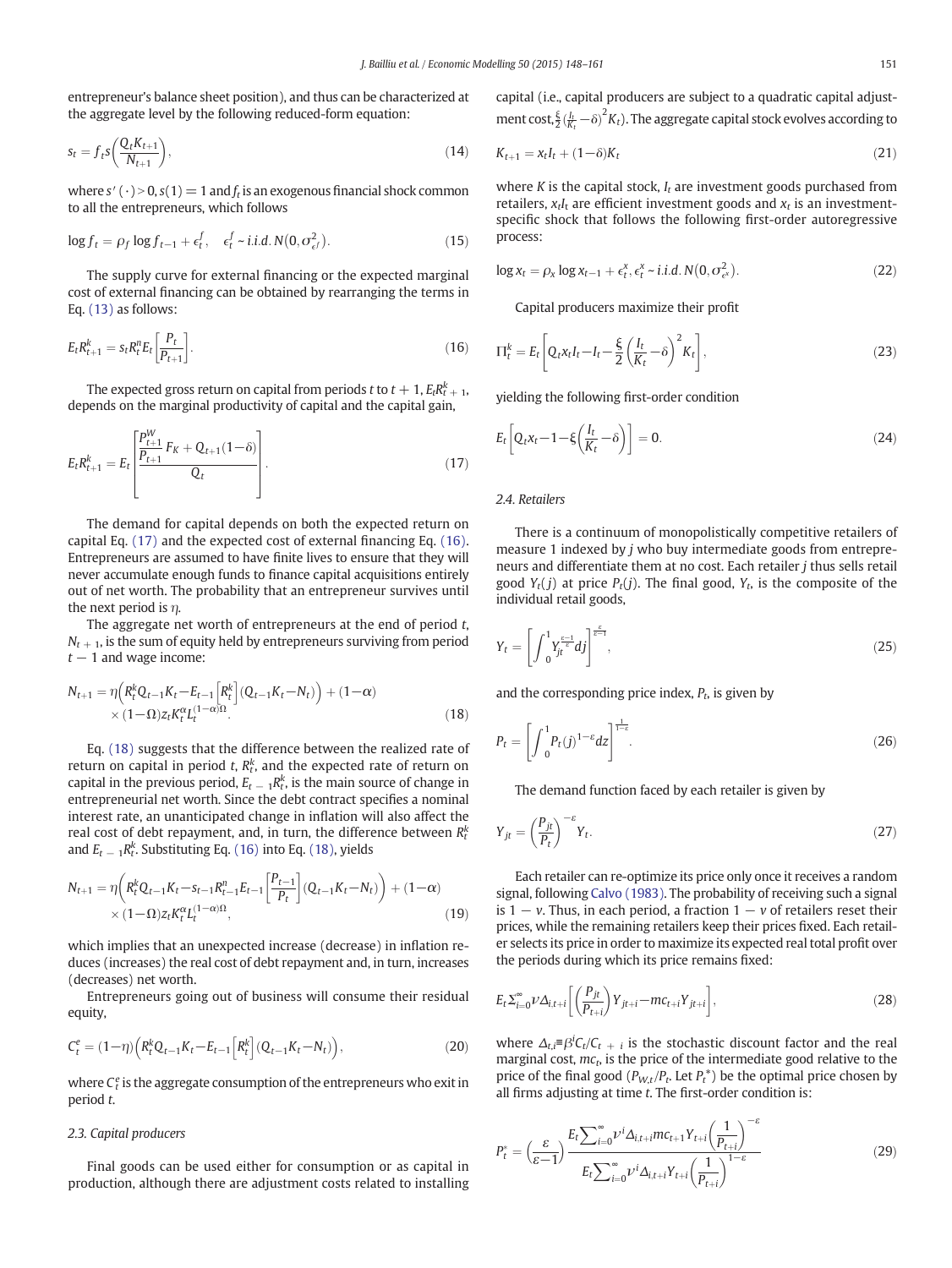<span id="page-4-0"></span>and the aggregate price level evolves according to:

$$
P_t = \left[\nu P_{t-1}^{1-\varepsilon} + (1-\nu)(P_t^*)^{1-\varepsilon}\right]^{\frac{1}{1-\varepsilon}}.\tag{30}
$$

#### 2.5. Equilibrium characterization

The resource constraint for final goods is

$$
K_t^{\alpha}(z_t L_t)^{1-\alpha} = C_t + C_t^e + I_t + \frac{\xi}{2} \left(\frac{I_t}{K_t} - \delta\right)^2 K_t.
$$
 (31)

In this model, price stickiness induces price dispersion across final goods, and this price dispersion is inefficient and causes output loss. Thus, when aggregating, some adjustment needs to be made to take this inefficiency into account. To illustrate this point, consider the equilibrium condition at the firm level:

$$
F(K_{jt}, L_{jt}) = \left(C_t + C_t^e + I_t + \frac{\xi}{2} \left(\frac{I_t}{K_t} - \delta\right)^2 K_t\right) \left(\frac{P_{jt}}{P_t}\right)^{-\varepsilon}.
$$
 (32)

Integrating over all firms yields the following:

$$
F(K_t, L_t) = \left(C_t + C_t^e + I_t + \frac{\xi}{2} \left(\frac{I_t}{K_t} - \delta\right)^2 K_t\right) \int_0^1 \left(\frac{P_{jt}}{P_t}\right)^{-\varepsilon}.
$$
 (33)

Let  $\Gamma_t \equiv \int_0^1 \left(\frac{P_{jt}}{P_t}\right)$  $\frac{F_{jt}}{P_t}$ )dj. It can be shown that the following holds<sup>9</sup>:

$$
\Gamma_t = (1 - \nu) \left(\frac{P_t^*}{P_t}\right)^{-\varepsilon} + \nu \pi^{\varepsilon} \Gamma_{t-1}.
$$
\n(34)

Thus, the resource constraint in the model is given by

$$
F(K_t, L_t) = \left(C_t + C_t^e + I_t + \frac{\xi}{2} \left(\frac{I_t}{K_t} - \delta\right)^2 K_t\right) \Gamma_t,\tag{35}
$$

where  $\Gamma_t$  summarizes the resource costs induced by the relative price dispersion.<sup>10</sup>

In equilibrium, household deposits in financial intermediaries are equal to total debt held by the entrepreneurs

$$
D_t = B_t. \tag{36}
$$

#### 2.6. Monetary policy and macroprudential rules

We compare the behavior of our model economy under four different monetary policy/macroprudential regimes. Our baseline policy regime is a standard Taylor rule with interest-rate smoothing (standard Taylor rule). The second policy regime is an augmented Taylor rule in which the baseline policy rule is augmented to allow the policy interest rate to also react to changes in nominal credit (augmented Taylor rule); or in other words, the central bank can also use the policy rate to lean against the build-up of emerging financial imbalances. The third regime combines a macroprudential rule with a standard Taylor rule (macroprudential regime with a standard Taylor rule), and the fourth regime combines a macroprudential instrument with the augmented Taylor rule (macroprudential regime with an augmented Taylor rule).

# 2.6.1. Standard Taylor rule

Our baseline policy regime is a standard Taylor rule with interestrate smoothing, a standard way to characterize monetary policy under an inflation-targeting regime such as the one the Bank of Canada has been following over the past two decades. According to the Taylor rule, the central bank adjusts the nominal interest rate,  $R_t^n$ , in response to deviations in inflation,  $\pi_t$  and  $Y_t$  from their steady-state values,  $\pi$ , and Y. It is assumed that the central bank smooths interest rates, adjusting them gradually to the desired value. This behavior is widely observed in practice and has been shown by [Woodford \(2003\)](#page-13-0) to be a desirable outcome in a model for optimizing private sector behavior, because it can help to steer private sector expectations of future policy. The baseline policy rule thus takes the following form:

$$
\frac{R_t^n}{R^n} = \left(\frac{R_{t-1}^n}{R^n}\right)^{\phi_R} \left(\left(\frac{\pi_t}{\pi}\right)^{\phi_R} \left(\frac{Y_t}{Y}\right)^{\phi_Y}\right)^{1-\phi_R} e^{\epsilon_t^m},\tag{37}
$$

where  $\phi_{\pi}$ ,  $\phi_{\gamma}$  and  $\phi_{r}$  are policy coefficients chosen by the central bank, and  $\varepsilon_t^m$  is a monetary policy shock, which follows

$$
\varepsilon_t^m \sim i.i.d. N(0, \sigma_{\varepsilon^m}).
$$
\n(38)

#### 2.6.2. Augmented Taylor rule

In the second policy regime we consider, the central bank follows a Taylor rule under which it can also lean against the build-up of emerging financial imbalances. More specifically, the baseline policy rule is augmented to allow the policy interest rate to also react to deviations in credit growth from its steady-state value as follows:

$$
\frac{R_t^n}{R^n} = \left(\frac{R_{t-1}^n}{R^n}\right)^{\phi_R} \left(\left(\frac{\pi_t}{\pi}\right)^{\phi_\pi} \left(\frac{Y_t}{Y}\right)^{\phi_Y} \left(\frac{cg_t}{cg_{ss}}\right)^{\phi_c}\right)^{1-\phi_R} e^{\epsilon_t^m},\tag{39}
$$

where

$$
cg_t = \frac{B_t}{B_{t-1}}\tag{40}
$$

and  $cg_t$  is the growth rate of nominal credit,  $cg_{ss}$  is the steady-state value of cg<sub>t</sub>, and  $\phi_c$  is the policy coefficient chosen by the central bank that captures the extent to which it responds to deviations in credit growth.11

We use deviations of credit growth from its steady state as the variable that triggers an interest rate response from the central bank given that credit variables have been found to provide useful leading indicators of asset prices busts ([IMF \(2009\)](#page-13-0)). Indeed, large booms in credit have often been precursors to financial crises, including the most recent crisis.

#### 2.6.3. Macroprudential regime with a standard Taylor rule

The third policy regime combines a macroprudential rule with a standard Taylor rule. In this regime, it is assumed that policy-makers have both interest rates and the macroprudential instrument at their disposal to stabilize the macroeconomy. We follow [Kannan et al.](#page-13-0) [\(2012\)](#page-13-0) in modeling the macroprudential tool as an exogenous component of the external finance premium as follows:

$$
s_t = f_t s \left( \frac{Q_t K_{t+1}}{N_{t+1}} \right) \tau_t,
$$
\n(41)

where

$$
\tau_t = \left(\frac{cg_t}{cg_{ss}}\right)^{\rho_\tau},\tag{42}
$$

 $9$  See [Schmitt-Grohe and Uribe \(2006\)](#page-13-0) for details.

<sup>&</sup>lt;sup>10</sup> [Schmitt-Grohe and Uribe \(2006\)](#page-13-0) show that  $\Gamma_t$  is bounded below by 1 and has firstorder real consequences for the stationary distribution of the endogenous variables if

 $t_1$  cg<sub>ss</sub> equals to the steady-state value of inflation, which is set to 1.02 annually.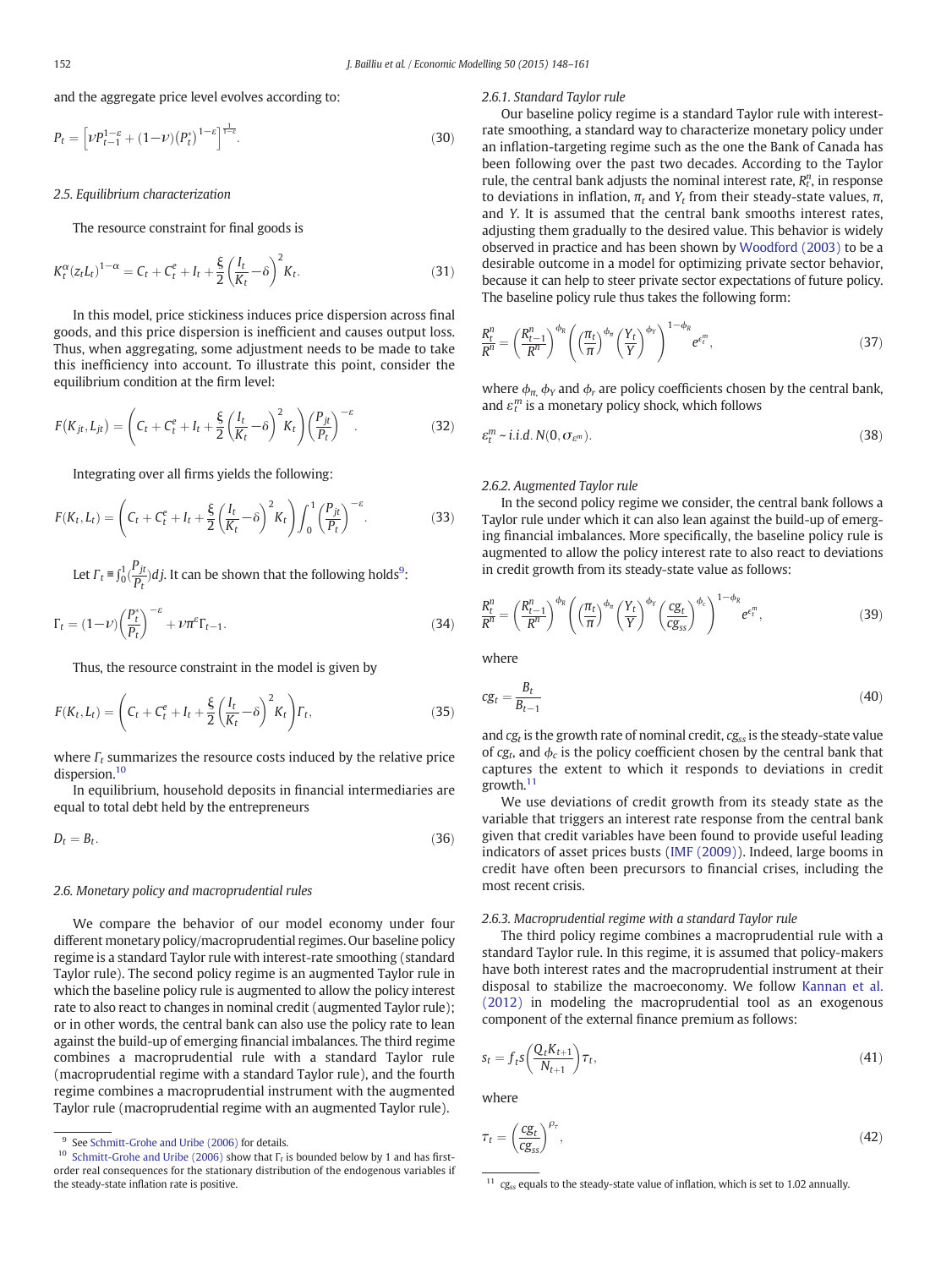<span id="page-5-0"></span>Table 1 Parameter calibration.

| Parameters               | Definition                                   | Values |
|--------------------------|----------------------------------------------|--------|
| ß                        | Discount factor                              | 0.99   |
| δ                        | Capital depreciation rate                    | 0.025  |
| $\alpha$                 | Capital share in production function         | 1/3    |
| ε                        | Intermediate-good elasticity of substitution | 6      |
| $\scriptstyle\mathtt{v}$ | Inverse of labor supply elasticity           |        |
| θ                        | Weight on leisure in the utility function    | 5.75   |
| η                        | Survival rate of entrepreneurs               | 0.9728 |
| π                        | Gross steady-state inflation rate            | 1.005  |
| n/k                      | Steady-state ratio of net worth to capital   | 0.6    |
|                          | Gross steady-state risk premium              | 1.0177 |

with  $\tau(\cdot) > 0$  and  $\rho_{\tau}$  is the policy coefficient chosen by the policymakers, which may or may not be the central bank. Thus, in our model, the use of the macroprudential tool is triggered by signs of emerging financial imbalances (as proxied by deviations in credit growth from its steady-state value) and is assumed to have a direct influence on the funding costs of firms (via the external finance premium). For example, a period of excessive credit expansion would trigger the use of the macroprudential tool, leading to an increase in firms' funding costs and a dampening of investment (and hence aggregate economic activity).

#### 2.6.4. Macroprudential regime with the augmented Taylor rule

The final policy regime combines the augmented Taylor rule with the macroprudential instrument. In this regime, it is assumed that policy-makers have both interest rates and the macroprudential instrument at their disposal to stabilize the macroeconomy according to Eq. [\(41\)](#page-4-0). Moreover, it is assumed that the policy rate reacts to credit growth according to Eq. [\(39\)](#page-4-0).

# 3. Data and estimation strategy

We estimate the model using a Bayesian approach. We use data for the following five variables in our estimation: output, investment, the nominal interest rate, inflation and the external finance cost. Output is measured by real GDP excluding government expenditures.<sup>12</sup> Investment is the sum of gross fixed capital formation and investment in inventories. The nominal interest rate used is the overnight rate. Core CPI is used for our measure of inflation.<sup>13</sup> And the real external finance cost is measured using an index of real Canadian corporate yields.<sup>14</sup> All data series are quarterly and are for the Canadian economy over the period from 1997Q1 to 2009Q3. The output and investment series are expressed in per capita terms, and are logged and linearly detrended. The series for the nominal interest rate, inflation, and the real external finance cost are demeaned.

As is standard when estimating DSGE models using a Bayesian approach, some parameters are set prior to estimation, because the data does not contain sufficient information to estimate them. Table 1 lists the parameters we calibrate and the values assigned. The discount factor  $\beta$  is set to 0.99, which implies an annual steady-state real interest rate of 4%. The steady-state depreciation rate,  $\delta$ , is assigned a value of 0.025. The parameter representing the capital share in the Cobb–Douglas production function,  $\alpha$ , is set to one-third. The steady-state price markup  $\varepsilon/(\varepsilon - 1)$  is set to 1.2. <sup>15</sup> We set  $\gamma = 1$  so that the implied labor supply

| <b>Table 2</b>      |  |
|---------------------|--|
| Estimation results. |  |

|                  | Prior distribution |      |      |        | Posterior distribution |        |        |  |  |
|------------------|--------------------|------|------|--------|------------------------|--------|--------|--|--|
| Coef.            | Density            | Mean | StD  | Mode   | Mean                   | 5%     | 95%    |  |  |
| $\chi$           | G                  | 0.05 | 0.02 | 0.0594 | 0.0615                 | 0.0339 | 0.0881 |  |  |
| ξ                | N                  | 0.25 | 0.05 | 0.2603 | 0.2608                 | 0.1804 | 0.3363 |  |  |
| $\mathcal V$     | B                  | 0.67 | 0.05 | 0.4824 | 0.4819                 | 0.4320 | 0.5288 |  |  |
| $\phi_{\pi}$     | G                  | 1.50 | 0.10 | 1.7062 | 1.7256                 | 1.5625 | 1.8762 |  |  |
| $\phi_Y$         | N                  | 0.10 | 0.05 | 0.0776 | 0.0771                 | 0.0361 | 0.1126 |  |  |
| $\phi_r$         | B                  | 0.85 | 0.05 | 0.7145 | 0.7057                 | 0.6516 | 0.7667 |  |  |
| $\rho_f$         | B                  | 0.80 | 0.05 | 0.7980 | 0.7920                 | 0.7251 | 0.8569 |  |  |
| $\rho_z$         | B                  | 0.80 | 0.05 | 0.8342 | 0.8347                 | 0.7684 | 0.9002 |  |  |
| $\rho_{x}$       | B                  | 0.80 | 0.05 | 0.8810 | 0.8792                 | 0.8355 | 0.9271 |  |  |
| $\rho_p$         | B                  | 0.80 | 0.05 | 0.9546 | 0.9512                 | 0.9365 | 0.9656 |  |  |
| $\sigma_{f}$     | IG                 | 0.01 |      | 0.0018 | 0.0018                 | 0.0015 | 0.0022 |  |  |
| $\sigma_z$       | IG                 | 0.01 |      | 0.0060 | 0.0065                 | 0.0049 | 0.0079 |  |  |
| $\sigma_e$       | IG                 | 0.01 |      | 0.0021 | 0.0022                 | 0.0018 | 0.0026 |  |  |
| $\sigma_{\rm x}$ | IG                 | 0.01 |      | 0.0050 | 0.0052                 | 0.0038 | 0.0065 |  |  |
| $\sigma_p$       | IG                 | 0.01 |      | 0.0211 | 0.0211                 | 0.0171 | 0.0250 |  |  |

elasticity is  $1/\gamma = 1$ .<sup>16</sup> The weight of leisure in the utility function,  $\theta$ , is set to 5.75, implying that households spend one-third of their time working. The survival rate of entrepreneurs,  $\eta$ , is set at 0.9728, as in [Bernanke et al. \(1999\);](#page-13-0) this implies that the average working life for entrepreneurs is 36 quarters and also implies that the steady-state risk premium is 1.0177. The steady-state inflation rate is set to  $\pi = 1.02$ per year. Following [King and Santor \(2008\),](#page-13-0) the steady-state ratio of net worth to capital is set to 0.6.

The remaining parameters are estimated using a Bayesian approach. The information on the priors for these parameters is given in Table  $2.17$  We use previous studies to guide us in establishing our priors. The elasticity of the external finance premium with respect to firm leverage,  $\chi$ , is set to have a gamma distribution with a mean of 0.05 (the value suggested by [Bernanke et al.](#page-13-0) [\(1999\)](#page-13-0)). The rest of the priors are fairly standard. For the monetary policy rule, we set the prior of the reaction on inflation,  $\phi_{\pi}$ , to have a gamma distribution with a mean of 1.5 and a standard deviation of 0.1. The coefficient of the reaction on the output gap,  $\phi_{Y}$ , is assumed to have a normal distribution of mean 0.1 and a standard deviation of 0.05. The interest rate smoothing parameter is assumed to have a beta distribution of mean 0.85 and a standard deviation of 0.05. For the priors of the shocks affecting the economy, we set the autoregressive coefficients of the technology shocks, investmentspecific shocks, preference and financial shocks to have a beta distribution with a mean of 0.08 and a standard deviation of 0.05. The standard deviations of the innovations are assumed to follow an inverse-gamma distribution with a mean of 0.01. Finally, the parameter ξ, which determines the degree of capital adjustment costs, is set to have a normal distribution with a mean of 0.025 and a standard deviation of 0.05. The Calvo probability, v, is assumed to be around 0.67, suggesting an average length of price contract of three quarters.<sup>18</sup>

 $12$  We exclude government expenditures in our measure of output because there is no

government spending in the model.<br><sup>13</sup> Core CPI is total CPI excluding eight of the most volatile components as well as the effect of changes in indirect taxes on the remaining components. The Bank of Canada uses the core CPI as a guide to its policy actions.

<sup>&</sup>lt;sup>14</sup> We use the Canadian Corporate Index Yield to Maturity series from Merrill Lynch (series F0C0). Although this series only starts in 1997, we use it because we believe it's the best proxy available for the external finance costs of Canadian firms.

 $15$  This value is consistent with [Leung \(2008\)](#page-13-0) who finds that the mark-up for major Canadian industries is 1.346, whereas that for Canadian manufacturing industries is 1.15.

<sup>&</sup>lt;sup>16</sup> Existing studies suggest that the individual elasticity of labor is about 0.1, while the aggregate elasticity is about 0.9, with most of the difference due to the extensive margin (i.e., participation and employment). See [Fiorito and Zanella \(2009\)](#page-13-0) for more details.

<sup>&</sup>lt;sup>17</sup> As the results can be sensitive to the prior distributions selected when using the Bayesian method, we use loose priors whenever possible and aim to keep the priors on the stochastic processes as harmonized as possible.

<sup>&</sup>lt;sup>18</sup> We use Dynare 3.065 to estimate the model. We use the Metropolis-Hastings algorithm to perform the simulations. To check for convergence, we run two difference chains starting from dispersed points. For each chain, the total number of draws is 20,000 and the first 20% of the draws are discarded. A step size of 0.5 resulted in an acceptance rate of 0.33.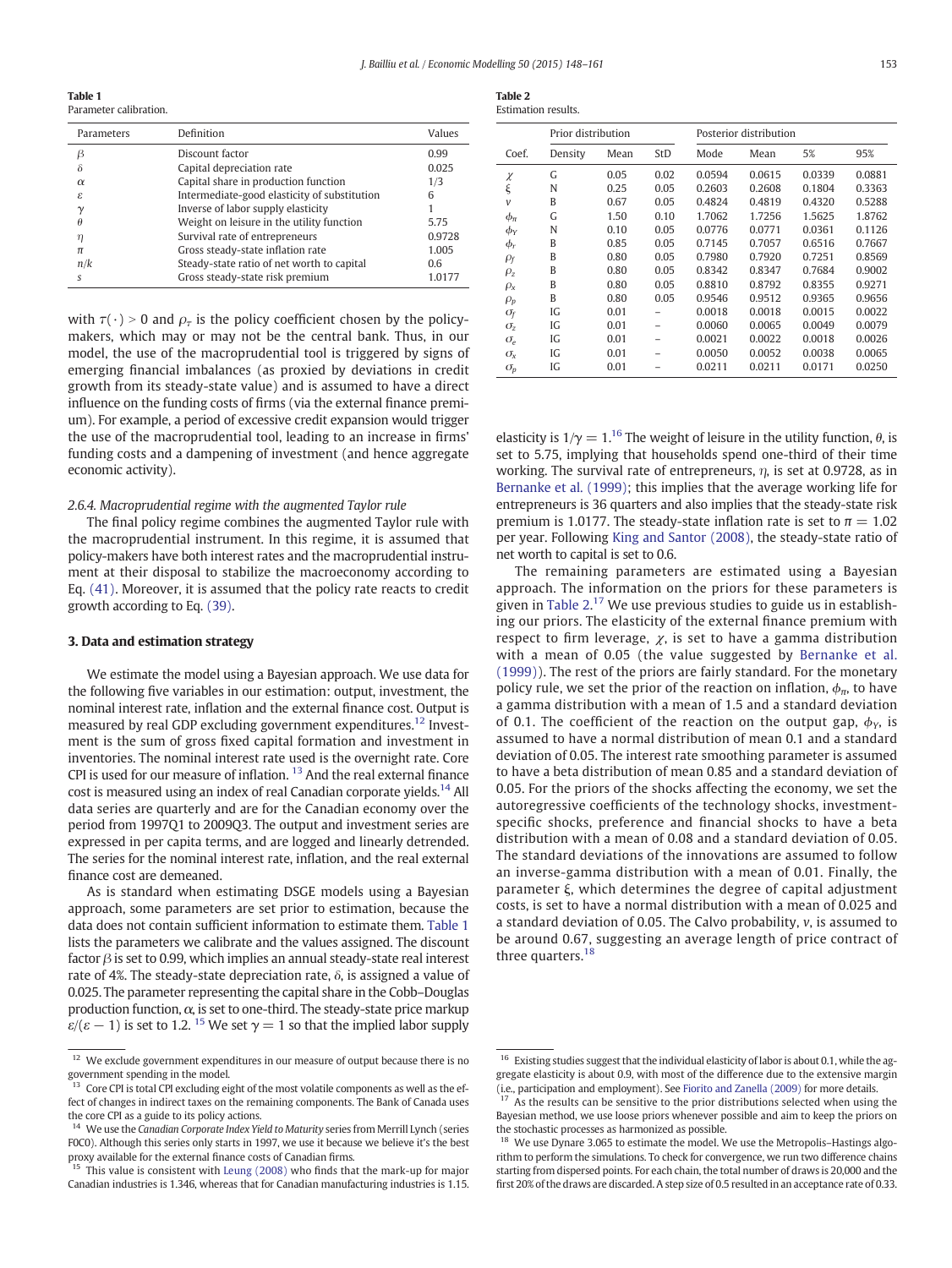# <span id="page-6-0"></span>4. Estimation results

#### 4.1. Parameter estimates

Along with the priors, [Table 2](#page-5-0) also reports the parameter estimates, displaying the mode, the mean, and the 5 and 95 percentiles of the posterior distribution of the parameters. In what follows, we report the posterior modes, as they are very close to the posterior means. The elasticity of the risk premium with respect to leverage,  $\chi$ , is estimated to be around 6%. The persistence of the financial shock is 0.798 and the standard deviation is estimated at  $0.0018$ . <sup>19</sup> Among the shocks, the preference shock is the most persistent and volatile.

Now turning to the other parameters. The estimated value of the monetary policy parameter,  $\phi_{\pi}$ , the coefficient that captures the response of monetary policy to a deviation of inflation from its steady state, is 1.7. The coefficient that measures the response of monetary policy to the output gap,  $\phi_Y$ , is 0.077. This estimate suggests that monetary policy does not react very strongly to the output gap. The interest rate smoothing parameter is estimated at 0.71. The estimate of the capital adjustment cost, ξ, is 0.2603, which is close to the estimate in [Covas and Zhang \(2010\).](#page-13-0) The estimate of the sticky price parameter, v, is 0.48, suggesting that the average duration of price contracts is about two quarters.

#### 4.2. The behavior of the estimated model under the baseline policy regime

In this section, we use the estimated model with the baseline policy regime (i.e., the standard Taylor with interest-rate smoothing) to analyze the effects of key shocks in our model economy using both impulse response functions (IRFs) and variance decompositions. This section is intended to show that the performance of the estimated model in response to key shocks is reasonable as well as to provide some intuition regarding the key mechanisms at play in the model.

#### 4.2.1. Impulse-response analysis

[Figs. 1 to 5](#page-7-0) plot the impulse response functions of the selected variables to shocks in the model. All impulse responses are for a temporary one standard deviation shock. In each figure, the horizontal axis shows quarters following the shock and the vertical axis is the percentage deviation of each variable from its steady state. We start with the financial shock since it is the focus of the paper. The financial shock is modeled as a negative shock to the external risk premium. It is a simple way to proxy for an expansionary financial shock that could be the result of, for example, a relaxation in lending standards.

As shown in [Fig. 1](#page-7-0), an expansionary financial shock leads to a positive output gap, a rise in inflation and an increase in credit growth. The intuition is as follows. The fall in the risk premium leads to a decline in the external finance cost and an increase in the demand for capital. This in turn leads to higher asset prices and higher net worth, leading to a higher demand for credit. Hours increase as well since firms hire more labor, leading to the rise in output.

Inflation also rises following the expansionary financial shock due to an increase in marginal cost, resulting from an increase in real wages and a fall in the marginal productivity of labor. In the model, marginal cost is determined by the ratio of the real wage  $(W_t/P_t)$  to the marginal productivity of labor ( $(1-\Omega)F_H$ ). This can be seen by rewriting the following equation:

$$
(1-\Omega)F_{H_t} = \frac{W_t}{P_{W,t}},\tag{43}
$$

as

$$
mc_t = \frac{P_{W,t}}{P_t} = \frac{W_t/P_t}{(1-\Omega)F_{H_t}}.\tag{44}
$$

Real wages rise following the financial shock because the increase in hours pushes up the marginal disutility of labor. The marginal productivity of labor decreases as hours worked increase immediately whereas the capital stock adjusts gradually, resulting in a decline in the capital– labor ratio.

[Fig. 2](#page-7-0) depicts the response of key variables in the model following a positive technology shock. The technology shock is fairly standard and is modeled as a positive shock to  $z<sub>t</sub>$ , the aggregate technology term in the production function. As shown, output, consumption, and investment all rise and inflation declines, which is consistent with the responses in a standard New-Keynesian model. In terms of the response of financial variables, both asset prices and nominal credit growth increase as entrepreneurs invest more and the demand for capital rises. Although the net worth of entrepreneurs' rises, the demand for capital increases even more, resulting in an increase in leverage, and in turn, a higher risk premium.

[Fig. 3](#page-8-0) displays the responses of those variables following an expansionary monetary policy shock. The policy rate declines after the shock, which encourages the demand for both investment and consumption. As a result, households supply more labor to meet the increase in demand, and output rises. The higher demand for goods and capital not only drives up inflation, but also asset prices and nominal credit growth. The rise in asset prices increases firms' net worth, which improves their balance sheet positions and leads to lower leverage. As a result, the risk premium declines after an expansionary monetary policy shock.

Finally, the responses of those variables following preference and investment-specific shocks are shown in [Figs. 4 and 5](#page-8-0). A positive preference shock leads to a rise in consumption and a fall in investment. Nominal credit growth contracts due the decline in investment demand. As a result, asset prices fall. Firms are less leveraged and the risk premium declines. A positive investment-specific shock leads to a rise in efficiency in transforming final goods into investment goods, leading investment to rise. The supply of capital increases and the price of capital falls. On the one hand, the rise in investment drives up nominal credit growth. On the other hand, the fall in asset prices leads to a weakened balance-sheet position for firms. Both leverage and risk premium rise after the shock.

#### 4.2.2. Variance decomposition

[Table 3](#page-9-0) shows the contribution of each of the shocks to the variability of the key variables in the model. Our estimation results suggest that the preference shock is the most persistent and the most volatile shock, and thus it is not surprising that the preference shock appears to be the main source of the fluctuations in output and consumption. The financial shock is the least persistent and the least volatile of the shocks considered, but it plays an important role in explaining the variation in some key variables in the model due to the financial accelerator effects. In particular, the financial shock accounts for 30% of the fluctuations in inflation, 60% of those in investment, 75% of those in the risk premium and 43% of variation in the policy rate. Technology and investment-specific shocks together explain a significant amount of the variation in investment and output (i.e., 25% and 12%, respectively). As expected, the monetary policy shock is an important driver of inflation, accounting for 55% of its total variation.

 $19\,$  Given the importance of the parameters related to financial frictions and the financial shock in our study, it is useful to compare our estimates of these parameters to those from previous studies. Our estimate of  $\chi$  is close to the estimates ( $\chi = 0.04$ ) in [Christensen and](#page-13-0) [Dib \(2008\)](#page-13-0) and [Covas and Zhang \(2010\).](#page-13-0) For the financial shock, we compare our estimates with those in [Dib et al. \(2013\)](#page-13-0), a paper that also estimates a DSGE model with a financial shock for the Canada economy. The volatilities of the estimated financial shock from our paper and [Dib et al. \(2013\)](#page-13-0) are similar, although our results suggest the financial shock is less persistent.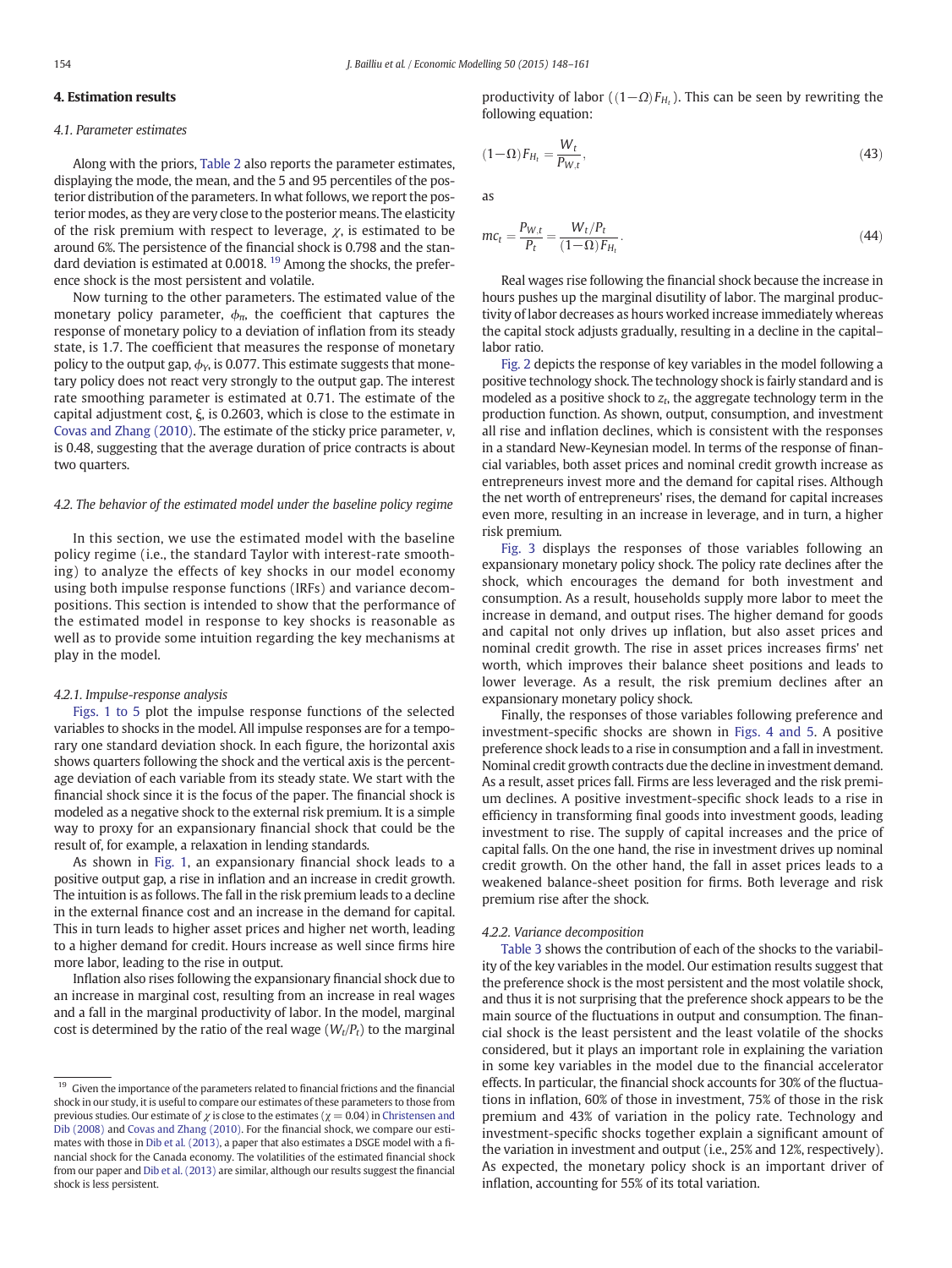<span id="page-7-0"></span>

Fig. 1. Response of key variables to an expansionary financial shock.



Fig. 2. Response of key variables to a positive technology shock.

# 5. The performance of different policy regimes in reaction to financial and technology shocks

In this section, we examine the behavior of our estimated economy under the four different policy regimes discussed in [Section 3](#page-5-0) in response to an expansionary financial shock – a demand shock and the focus of this paper – and a positive technology shock  $-$  a supply shock that is often cited as the most important source of business cycle fluctuations.

# 5.1. Expansionary financial shock

[Fig. 6](#page-10-0) compares the responses of the key variables in our model economy to an expansionary financial shock under the four different policy regimes considered. All of the parameters in our baseline policy rule are estimated, as discussed in the previous section (and shown in [Table 2](#page-5-0)). For the augmented Taylor rule, we take the estimated parameters from the standard Taylor rule for  $\phi_r$  (0.71),  $\phi \pi$  (1.7) and  $\phi_v$  (0.08) and we set  $\phi_c = 0.5$ , where  $\phi_c$  is the policy coefficient chosen by the central bank that captures the extent to which it responds to deviations in credit growth.<sup>20</sup>

Compared to the standard Taylor rule (solid blue line), the impact of the financial shock is dampened when the central bank follows a Taylor rule under which it also responds to deviations in credit growth (solid red line). Output and inflation still rise in the latter policy regime, but by less. The responses of the financial variables are dampened as well, as nominal credit growth, asset prices and net worth all rise by less. The dampened response works through the expectation channel. In a regime where policy-makers respond to deviations in credit conditions, agents expect the policy rate to react more aggressively in the presence of an expansionary financial shock than it would in the standard Taylor rule regime. Forward-looking agents take the potential rise in the policy interest rate (and the associate rise in the cost of external finance) into

<sup>&</sup>lt;sup>20</sup> For illustrative purposes, in this section we set the coefficient values for  $\phi_c$  and  $\rho_{\tau}$  exogenously as they are meant to highlight the differences across rules. In [Section 6,](#page-9-0) we set these coefficient values endogenously using a grid search to find the coefficient values for the optimal rules.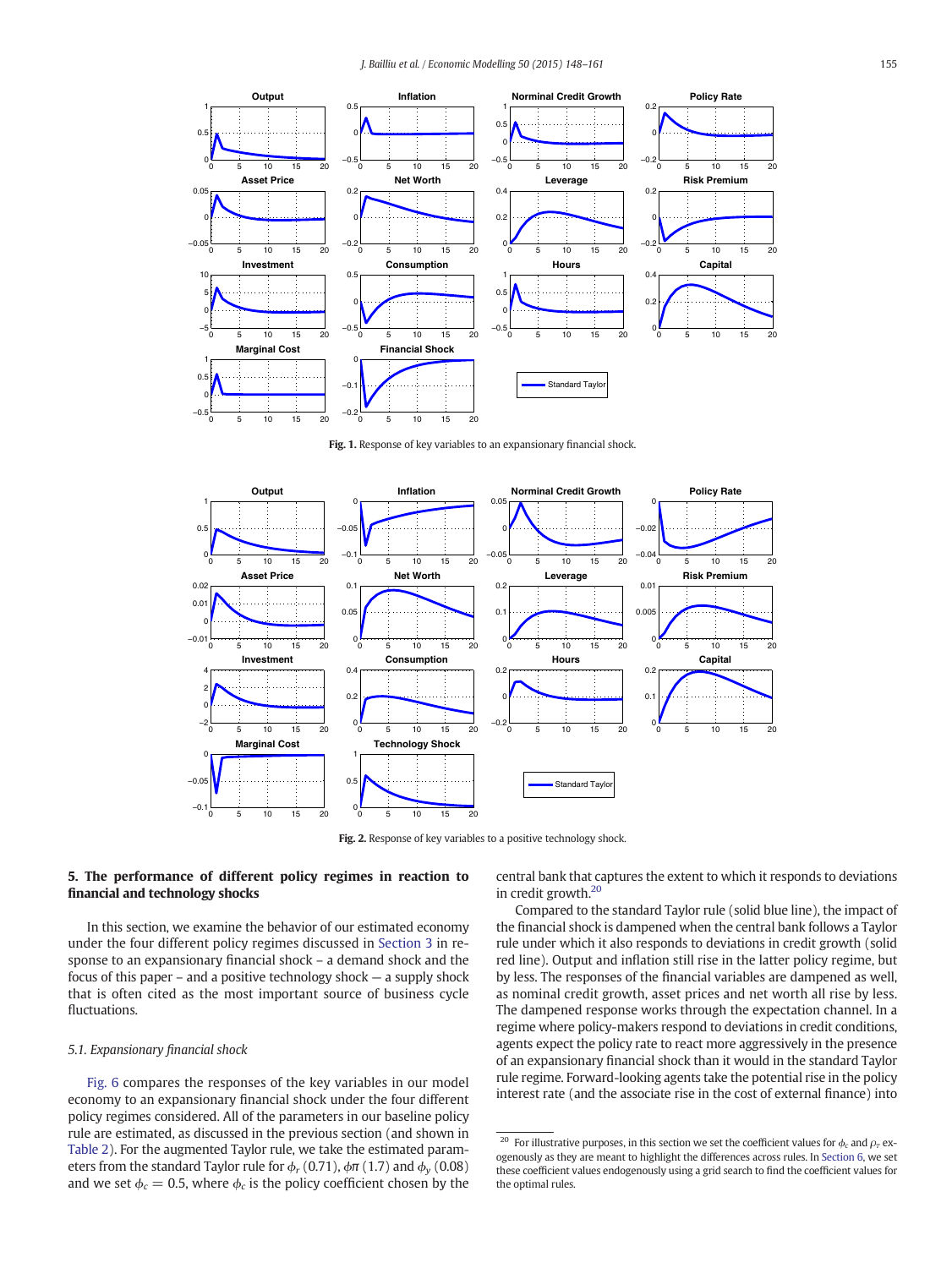<span id="page-8-0"></span>

Fig. 3. Response of key variables to an expansionary monetary policy shock.

account and hence reduce their borrowing accordingly. This dampens the responses in output and inflation, and the ex post policy rate rises by less compared to the standard Taylor rule. Thus, in response to a financial shock, our results suggest that a policy regime in which the central bank responds to deviations in credit conditions would result in less volatility in both inflation and financial market conditions compared to the standard Taylor rule.

Inflation and output are further stabilized in response to a financial shock under the regime that combines a standard Taylor rule with a macroprudential tool ( $\rho_{\tau} = 0.05$ , dashed blue line). Under this regime, policy-makers have the macroprudential instrument at their disposal and can use it to directly offset the effects of the expansionary financial shock on the external finance premium. Thus, following an expansionary financial shock, the external risk premium does decline, as in the Taylor rule regime, but by less because policymakers use the countercyclical macroprudential instrument to partially offset the fall in the external risk premium. This smaller decline in the external risk premium results in more muted increases in investment and credit demand. This, in turn, dampens the response in inflation and output and the ex post policy rate rises by less compared to the standard Taylor rule. The responses of inflation and output are also more muted under the macroprudential regime compared to the augmented Taylor rule regime, as policymakers have at their disposal a macroprudential tool that directly influences the risk premium in the latter regime whereas in the augmented Taylor rule regime, monetary policy influences the risk premium indirectly via the expectation channel.

In the fourth regime considered, policy-makers have two instruments at their disposal to offset the effects of financial imbalances: the policy rate and the macroprudential tool ( $\phi_c = 0.5$ ,  $\rho_{\tau} = 0.5$ ). In the presence of a financial shock, the macroprudential regime with an augmented Taylor rule (dashed red line) offers similar benefits in terms of macroeconomic stabilization as does the regime that combines a standard Taylor rule with the macroprudential instrument. Indeed, the responses of the



Fig. 4. Response of key variables to a positive preference shock.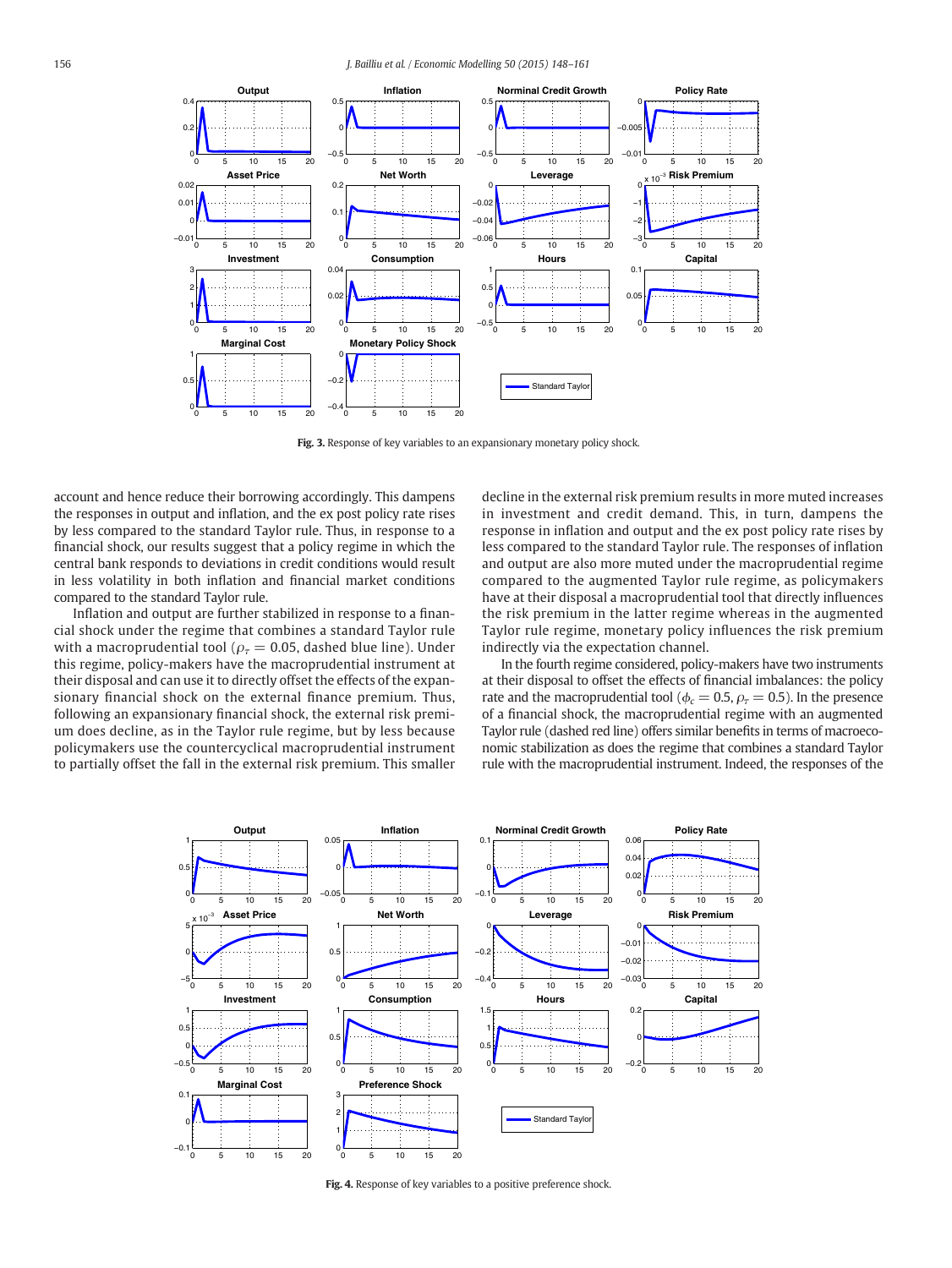<span id="page-9-0"></span>

Fig. 5. Response of key variables to a positive investment-specific shock.

key variables are similar under the two macroprudential regimes, suggesting that the macroprudential instrument may be a more effective tool for macroeconomic stabilization in the presence of a financial shock than the policy rate.

# 5.2. Positive technology shock

As made clear in the previous section, macroeconomic stabilization is better served in the presence of a financial shock under regimes where policy-makers respond to financial imbalances (using either the policy rate and/or a macroprudential instrument) compared to a standard Taylor rule regime. However, this result may not hold in the face of other types of shocks. To examine this issue, we now compare how the economy would respond to a positive technology shock under the different policy regimes considered.

[Fig. 7](#page-10-0) compares the responses of the key variables in our model economy to a positive technology shock under the four different policy regimes considered. In contrast to the case of a financial shock, the responses of inflation and output are fairly similar across the four regimes. Thus, all four regimes yield similar results in terms of macroeconomic stabilization. However, the means by which this result is achieved differ across the regimes. In the standard Taylor rule regime (blue line), the central bank eases monetary policy in response to the fall in inflation resulting from the positive technology shock and hence the policy rate declines. Under the augmented Taylor rule regime (red line), the policy rate also falls but the decline is larger on impact because agents expect the central bank to increase the policy rate in response to the increase in credit growth resulting from the technology shock. Thus, the required response in the policy rate following a technology shock is larger when the central bank also responds to deviations in credit conditions compared to the case where it follows a standard Taylor

| Table 3                 |  |
|-------------------------|--|
| Variance decomposition. |  |

|                     | Technology | Monetary | Investment | Preference | Financial |
|---------------------|------------|----------|------------|------------|-----------|
| Output              | 10.95      | 1.57     | 1.05       | 81.63      | 4.80      |
| Inflation           | 6.09       | 55.30    | 4.91       | 2.84       | 30.87     |
| Consumption         | 5.81       | 0.16     | 1.74       | 86.46      | 5.82      |
| Investment          | 14.19      | 5.78     | 10.55      | 9.62       | 59.86     |
| Policy Rate         | 13.98      | 0.25     | 8.46       | 33.33      | 43.97     |
| <b>Risk Premium</b> | 0.51       | 0.11     | 7.07       | 16.97      | 75.34     |

rule. Under the two macroprudential regimes (dashed red and blue lines), policy-makers will use the macroprudential tool to offset the effects of rising credit growth that arise following the positive technology shock and this will lead to an increase in the risk premium, which will counteract to some extent the effects of the easing in monetary policy. Thus, monetary policy will have to be eased further and the policy rate will need to decline by more in the regimes that feature the macroprudential tool compared to the standard Taylor rule regime. $21$ 

# 6. Welfare analysis

In this section, we compare the performance of our four policy regimes using a welfare criterion. In conducting our welfare analysis, we assume that the behavioral parameters and the parameters governing the exogenous shocks are the same across all regimes. The values for the estimated parameters are taken from the mode estimates reported in [Table 2](#page-5-0). In each regime, the optimal policy rules are those whose policy coefficients maximize the following equation:

$$
E_0 \sum_{t=0}^{\infty} \beta^t U(C_t, H_t). \tag{45}
$$

In order words, the optimal policy coefficients in each regime are those that yield the paths for consumption and hours worked that achieve the highest level of unconditional lifetime utility. For the optimal rule coefficients, we perform a grid search for  $φπ$ ,  $φ<sub>Y</sub>$ ,  $φ<sub>c</sub>$  and  $ρ<sub>τ</sub>$ (keeping  $\phi_r$  fixed at 0.71). To ensure the local uniqueness of the rational expectation equilibrium, we limit our attention to policy coefficients in the interval (1, 3] for  $\phi_{\pi}$  and in the interval [0, 0.5] for  $\phi_{Y}$ . In the former case, we follow [Schmitt-Grohe and Uribe \(2007\)](#page-13-0) in setting the upper bound to 3 given that a policy parameter larger than 3 would be difficult to communicate to the public. For parameters  $\phi_c$  and  $\rho_{\tau}$ , we restrict them to be within the interval [0,1], since we believe it is reasonable for the upper bounds of  $\phi_c$  and  $\rho_{\tau}$  to be less than that for  $\phi \pi$  given that inflation is the main target of monetary policy in Canada. We set the size of the intervals for the grid search for all the coefficients to 0.1. For the cases in which the optimal policy suggests  $\phi_c = 1$  or  $\rho_{\tau} = 1$ ,

 $^{21}\,$  We have also estimated the model and analyzed the dynamics of the key variables for the case where the central bank does not smooth the policy rate. We find that the key variables in the model respond to shocks in a similar fashion in the smoothing and nonsmoothing cases.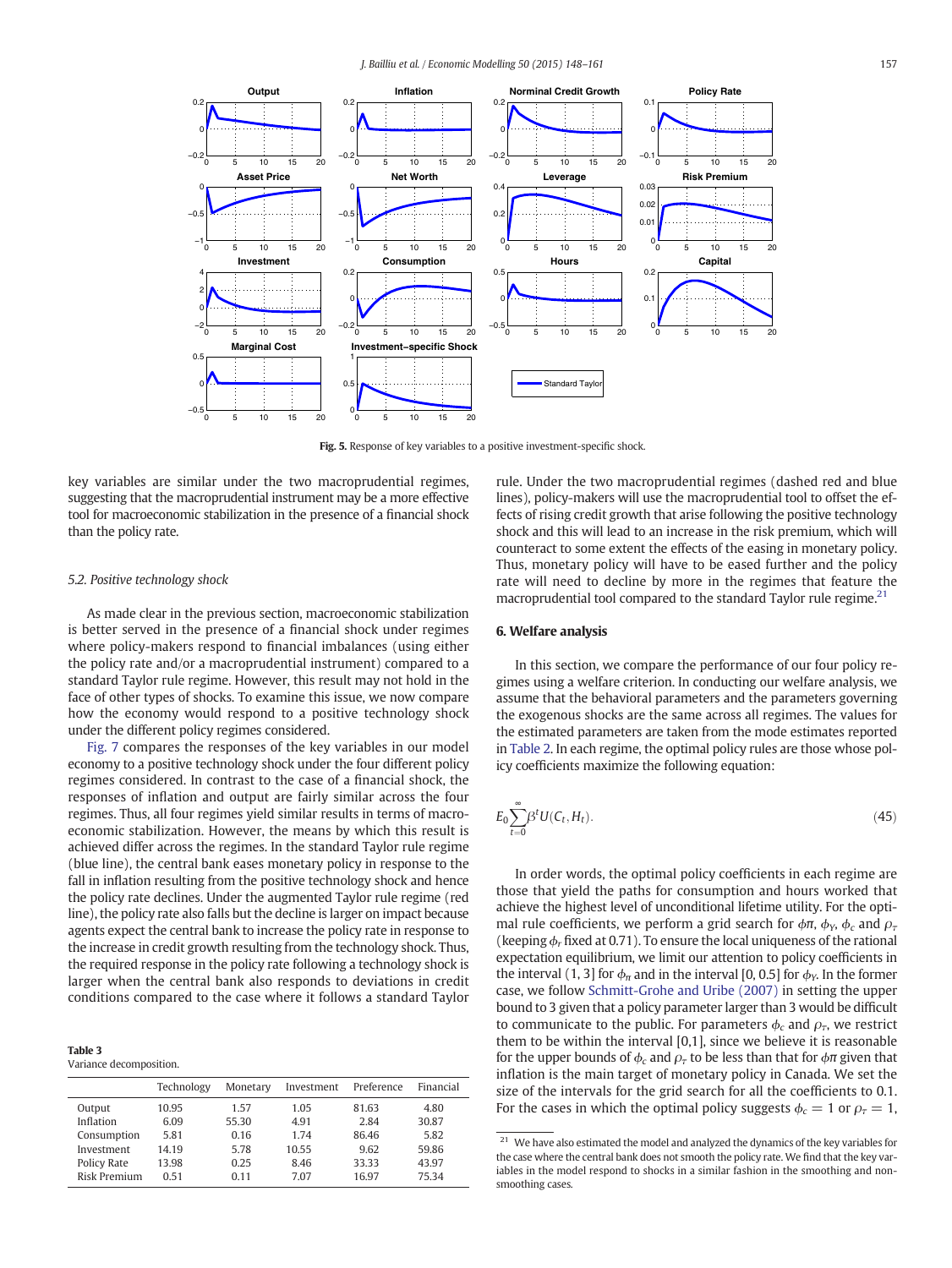<span id="page-10-0"></span>

Fig. 6. Effects of an expansionary financial shock.



Fig. 7. Effects of a positive technology shock.

we conduct sensitivity analysis.<sup>22</sup> The optimal policy in each regime is reported in [Table 4](#page-11-0).

The results in [Table 4](#page-11-0) suggest that it is welfare-improving for policymakers to respond to financial imbalances. [Table 5](#page-11-0) reports the welfare costs associated with the optimal policy in each regime as well as the welfare gain of each regime over the standard Taylor rule regime. The change in welfare associated with a particular policy regime is captured by the compensating variation, which measures the percentage change in consumption in the deterministic steady-state that would give households the same unconditional expected utility in the stochastic economy. Therefore, a negative figure indicates a welfare cost and a positive figure indicates a welfare gain, and the gain of the alternative regimes over the standard Taylor regime is the percentage difference between the two regimes. For example, under the standard Taylor rule regime, the welfare in utils is −73.0897, which corresponds to a welfare cost (relative to the deterministic economy) of 0.0906% of steady-state consumption. Under the augmented Taylor rule regime, the corresponding values for welfare and welfare cost are  $-73.0855$ and −0.0864% of steady-state consumption, respectively. Thus, the gain associated with the augmented Taylor rule regime (relative to the baseline regime) is  $0.0042\%$  (i.e.,  $-0.0864 - (-0.0906)$ ) of steadystate consumption. [Table 5](#page-11-0) shows that welfare is the highest in the regime where policy-makers respond to financial imbalances using both

 $^{22}$  We conduct sensitivity analysis for the cases where the upper bounds for  $\rho_{\tau}$  and  $\phi_{\rm c}$  are binding. For example, the optimal augmented macroprudential rule suggests that  $\phi \pi = 3$ ,  $\phi_Y = 0.1$ ,  $\phi_C = 0.9$  and  $\rho_T = 1$ . In the sensitivity analysis, we allow the value of  $\rho_T$  to be larger than 1, while keeping the rest of the coefficient values fixed. We compute the welfare associated with the new coefficient values and find that  $\rho_{\tau} = 1$  remains the optimal coefficient value. We conduct similar exercises for the other regimes, and we also find that relaxing the constraints does not deliver higher welfare.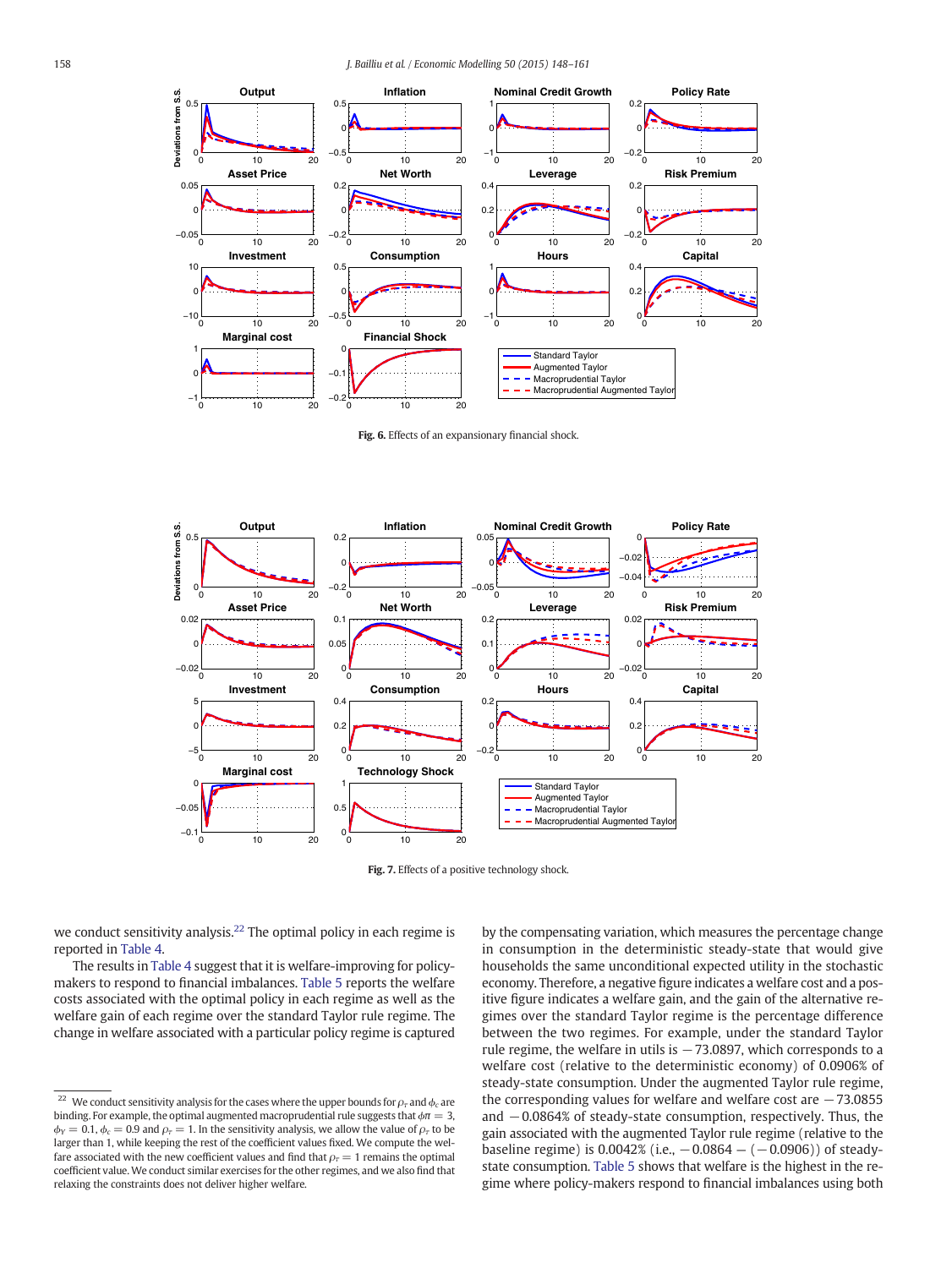<span id="page-11-0"></span>

| ٧ |
|---|
|---|

Optimal rules under different regimes.

|                                  | Optimal coefficients |                |     |  |  |  |
|----------------------------------|----------------------|----------------|-----|--|--|--|
|                                  | φπ                   | Φv             | Φ,  |  |  |  |
| Standard Taylor regime           |                      | 0.1            |     |  |  |  |
| Augmented regime                 |                      | 0.1            |     |  |  |  |
| Macroprudential regime           |                      | 0.1            |     |  |  |  |
| Augmented Macroprudential regime |                      | 0 <sub>1</sub> | በ ዓ |  |  |  |

Note: We keep  $\phi_r$  fixed at 0.71.

Welfare comparison across different regimes.

|                                  | Welfare    | Welfare cost | Relative gain |
|----------------------------------|------------|--------------|---------------|
| Standard Taylor regime           | $-73.0897$ | $-0.0906$    |               |
| Augmented regime                 | $-73.0855$ | $-0.0864$    | 0.0042        |
| Macroprudential regime           | $-73.0836$ | $-0.0845$    | 0.0061        |
| Augmented Macroprudential regime | $-73.0830$ | $-0.0839$    | 0.0067        |

Notes: (1) Welfare is measured in utils. (2) The welfare cost is measured in terms of steady-state consumption (in percentage) and relative to the deterministic economy. (3) The welfare gain is relative to the standard Taylor rule regime.

the policy rate and the macroprudential tool (i.e., the macroprudential regime with the augmented Taylor rule). We provide intuition for this key result below.<sup>23</sup>

# 6.1. Macroprudential regime with standard Taylor rule

The results in Tables 4 and 5 suggest that it is optimal for policymakers to use the macroprudential tool and that the welfare gain associated with this regime, compared to the standard Taylor rule, is about 0.0061% of steady-state consumption. Table 6 suggests that the welfare gain is mainly due to the reduction in volatilities in inflation and credit growth.

To provide intuition for this result, we also compute the optimal monetary policies assuming the economy is only subject to a financial shock or a technology shock. This exercise is useful given that the performance of the different policy regimes in reaction to the two key shocks differs, as discussed in [Section 5.](#page-7-0)

As shown in Table 6, in an economy where the financial shock is the only shock buffeting the economy, it is optimal for policymakers to use the macroprudential tool aggressively (i.e.,  $\rho_{\tau} = 1$ ); the associated welfare gain, compared to the standard Taylor rule regime, is about 0.0048% of steady-state consumption. The welfare gain arises because the macroprudential tool significantly reduces the volatility in the key macrovariables in the presence of a financial shock. The last three columns report the standard deviations of output, inflation and nominal credit growth. Under the macroprudential regime, the standard deviation of output is reduced from 0.0040 to 0.0027, and the standard deviation of inflation is reduced from 0.0013 to 0.005. In addition, the standard deviation of nominal credit growth is decreased by half, from 0.0043 to 0.0021. As discussed in [Section 5,](#page-7-0) following an expansionary financial shock, the external risk premium declines, leading to higher demand for credit and investment. Both inflation and output rise, calling for tighter monetary policy. A countercyclical macroprudential tool increases the external risk premium, leading to a dampening in

|  | $\sim$ |  |
|--|--------|--|
|  |        |  |

Optimal rules and welfare gains under macroprudential regimes.

|                    | $\Phi_{\pi}$ | $\phi_Y$ | $\rho_{\tau}$            | Welfare    | Gain        | sd $(y_t)$ | sd $(\pi_t)$ | sd $(cg_t)$ |
|--------------------|--------------|----------|--------------------------|------------|-------------|------------|--------------|-------------|
| All shocks         | 3            | 0.1      | $\mathbf{1}$             | $-73.0836$ | 0.0061      | 0.0225     | 0.0021       | 0.0027      |
|                    | 3            | 0.1      | $\overline{\phantom{a}}$ | $-73.0897$ |             | 0.0222     | 0.0031       | 0.0066      |
| Fin. shock only    | 3            | 0.2      | $\mathbf{1}$             | $-72.9999$ | 0.0048      | 0.0027     | 0.005        | 0.0021      |
|                    | 3            | 0.5      | $\overline{a}$           | $-73.0047$ |             | 0.0040     | 0.0013       | 0.0043      |
| Tech, shock only   | 3            | $\Omega$ | 0.1                      | $-72.9963$ | $4.8E - 05$ | 0.0077     | 0.0002       | 0.0016      |
|                    | 3            | n        |                          | $-72.9964$ |             | 0.0077     | 0.0002       | 0.0018      |
| Thought experiment |              |          |                          |            |             |            |              |             |
| Tech, shock only   | 3            | 0.2      | -1                       | $-72.9974$ | $-0.0010$   | 0.0077     | 0.0012       | 0.0008      |
|                    | ς            | O        |                          | $-72.9964$ |             | 0.0077     | 0.0002       | 0.0018      |

Notes: (1) See notes for Table 5. (2) The numbers in italics correspond to the standard Taylor rule regime.

investment and credit demand. This stabilization effect increases welfare. However, this aggressive use of the macroprudential tool is not optimal when other shocks buffet the economy. As shown in Table 6, in the presence of a technology shock, the optimal coefficient on the macroprudential tool becomes very small.

In fact, aggressive use of the macroprudential tool will reduce welfare if the economy is only subject to a technology shock. This result is shown in the last row of Table 6. In this thought experiment, we assume that the economy is only subject to a technology shock but that policy-makers adopt the policy rule that is optimal in the presence of a financial shock, which involves an aggressive use of the macroprudential tool. Welfare decreases under this rule. The intuition is as follows. Following a positive technology shock, output and credit rise but inflation declines. This creates a tension between two instruments, the policy rate and the macroprudential tool. The policy rate needs to decline to bring inflation back to target. However, the rise in nominal credit growth calls for a tightening in the macroprudential tool (i.e., a rise in the risk premium), which reduces the effectiveness of monetary policy. In this case, monetary policy has to be eased further to compensate for the effect of the macroprudential tool, leading to higher volatility in the policy rate and inflation. As a result, even though the volatilities in output and credit growth are lower, the standard deviation of inflation rises by a factor of 6 (i.e., 0.0012 compared to 0.0002), reducing welfare.

# 6.2. Augmented Taylor rule regime

As the results in Tables 4 and 5 suggest, it is optimal for monetary policy to respond to financial imbalances and the welfare gain associated with the augmented Taylor rule, compared to the standard Taylor rule, is about 0.0042% of steady-state consumption. The volatilities in output and inflation are reduced under the augmented regime.

To understand the source of this welfare gain, we conduct similar experiments for the augmented Taylor rule regime as we did for the macroprudential regime. The results are presented in Table 7.

Table 7 suggests that if the financial shock is the only shock buffeting the economy, it is optimal for the central bank to react aggressively to

# Table 7

Optimal rules and welfare gains under augmented regimes.

|                                                                                                          | $\phi_{\pi}$ | $\phi_Y$ | $\phi_c$       | Welfare    | Gain        | sd $(y_t)$ | sd $(\pi_t)$ | $sd(cg_t)$ |
|----------------------------------------------------------------------------------------------------------|--------------|----------|----------------|------------|-------------|------------|--------------|------------|
| All shocks                                                                                               | 3            | 0.1      | $\mathbf{1}$   | $-73.0855$ | 0.0042      | 0.0221     | 0.0023       | 0.0046     |
|                                                                                                          | 3            | 0.1      | $\overline{a}$ | $-73.0897$ |             | 0.0222     | 0.0031       | 0.0066     |
| Fin. shock only                                                                                          | 3            | 0.3      | $\overline{1}$ | $-73.0026$ | 0.0021      | 0.0035     | 0.0008       | 0.0033     |
|                                                                                                          | 3            | 0.5      |                | $-73.0047$ |             | 0.0040     | 0.0013       | 0.0043     |
| Tech, shock only                                                                                         | 3            | $\Omega$ | 0.1            | $-72.9964$ | $1.6E - 06$ | 0.0077     | 0.0002       | 0.0017     |
|                                                                                                          | 3            | $\Omega$ |                | $-72.9964$ |             | 0.0077     | 0.0002       | 0.0018     |
| Thought experiment                                                                                       |              |          |                |            |             |            |              |            |
| Tech, shock only                                                                                         | 3            | 0.3      | $\overline{1}$ | $-72.9985$ | $-0.0021$   | 0.0074     | 0.0015       | 0.0009     |
|                                                                                                          | 3            | $\Omega$ |                | $-72.9964$ |             | 0.0077     | 0.0002       | 0.0018     |
| $\mathbf{M}$ , and $\mathbf{C}$ , and a set of $\mathbf{C}$ , $\mathbf{D}$ , $\mathbf{L}$ , $\mathbf{C}$ |              |          |                |            |             |            |              |            |

Notes: See notes for Table 6.

<sup>&</sup>lt;sup>23</sup> Given that  $\phi \pi = 1.7$  in the estimated historical rule, we think that  $\phi \pi = 3$  is a reasonable upper bound. However, since the upper bound of  $\phi \pi = 3$  bounds in the optimal rules, we conduct the following sensitivity analysis: we increase the upper bounds to  $\phi \pi = 4$ and  $\phi \pi = 5$ , while keeping the rest of the parameter values in the optimal rules unchanged. We find that in general increasing  $\phi\pi$  improves welfare. This is mainly due to the fact that a higher weight on inflation reduces the inflation volatility. However, our main results still hold: the alternative regimes targeting credit growth still deliver higher welfare relative to the standard Taylor rule regime and the ranking of the regimes remains unchanged.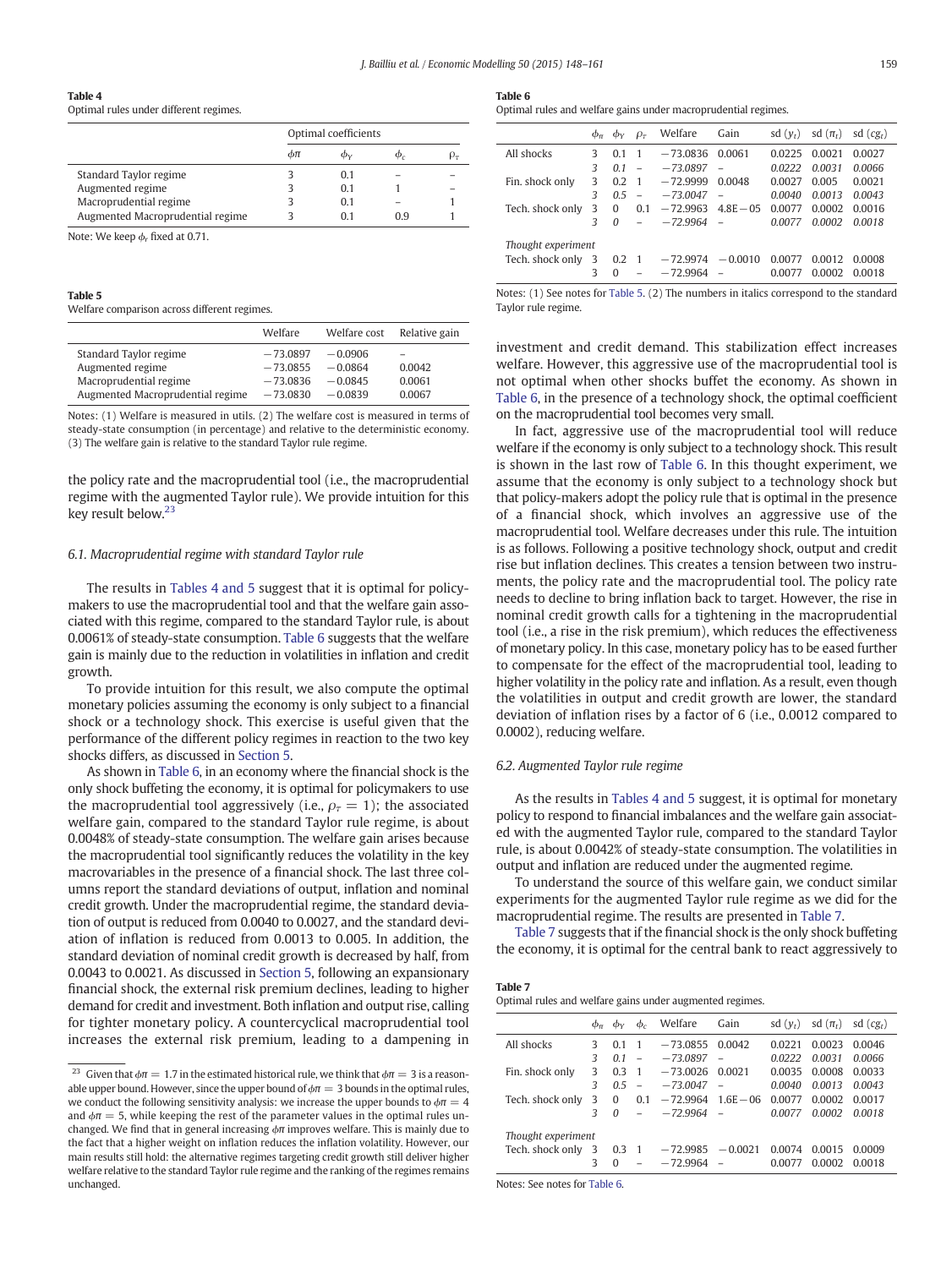Table 8 Optimal rules and welfare gains under augmented macroprudential regimes.

|                                                                                                              |  |  | $\phi_{\pi}$ $\phi_{Y}$ $\phi_{c}$ $\rho_{\tau}$ Welfare Gain                          |  | sd $(y_t)$ sd $(\pi_t)$ sd $(cg_t)$ |  |
|--------------------------------------------------------------------------------------------------------------|--|--|----------------------------------------------------------------------------------------|--|-------------------------------------|--|
| All shocks $3$ 0.1 0.9 1 $-73.0830$ 0.0067                                                                   |  |  |                                                                                        |  | 0.0224 0.0019 0.0023                |  |
|                                                                                                              |  |  | $3 \quad 0.1 - -73.0897 - 0.0222 \quad 0.0031 \quad 0.0066$                            |  |                                     |  |
| Fin shock $\begin{array}{cccccc} 3 & 0 & 0.6 & 1 & -72.9997 & 0.0049 & 0.0024 & 0.0003 & 0.0019 \end{array}$ |  |  |                                                                                        |  |                                     |  |
|                                                                                                              |  |  | only 3 0.5 - $-$ -73.0047 - 0.0040 0.0013 0.0043                                       |  |                                     |  |
| Tech. shock 3 0 0 0.1 -72.9963 4.8E -05 0.0077 0.0002 0.0016                                                 |  |  |                                                                                        |  |                                     |  |
|                                                                                                              |  |  | only $3 \quad 0 \quad - \quad -72.9964 \quad - \quad 0.0077 \quad 0.0002 \quad 0.0018$ |  |                                     |  |

Notes: See notes for [Table 6](#page-11-0).

deviations in nominal credit growth (i.e.,  $\phi_c = 1$ ). As suggested in [Section 5,](#page-7-0) this is due to the expectation channel. Following an expansionary financial shock, under the augmented Taylor rule, agents expect the policy rate to react more aggressively than they would if the central bank followed a standard Taylor rule. Agents take these potential rises in the interest rate and external finance cost into account, and reduce borrowing accordingly. This dampens the responses in output and inflation, leading the ex post policy rate to rise by less compared to the standard Taylor rule. As shown in the last three columns, under the augmented Taylor rule, the standard deviations of output, inflation and credit growth are all reduced in the presence of a financial shock, which leads to an improvement in welfare. However, this result may not generalize to other types of shocks. As suggested in [Section 5,](#page-7-0) the volatility in the policy rate increases in the presence of a technology shock if the central bank responds aggressively to deviations in credit growth. As shown in the last two rows in [Table 7,](#page-11-0) in an economy that is buffeted only by a technology shock, an aggressive response to deviations in credit growth (that would be appropriate for an economy facing only a financial shock) will lead to a significant rise in inflation volatility (from 0.0002 to 0.0015), resulting in a decline in welfare.

It is worth noting that the welfare gain associated with the augmented Taylor rule regime is not as large as that associated with the macroprudential regime (i.e., 0.0042 versus 0.0061). The larger welfare gain in the latter regime is due to the fact that the macroprudential tool works directly on the source of the financial imbalance as opposed to addressing it indirectly via the expectation channel.

#### 6.3. Macroprudential regime with augmented Taylor rule

As shown in Table 8, when policy-makers have both the policy rate and the macroprudential tool at their disposal to stabilize the macroeconomy, it is optimal for them to use both instruments. Compared to the standard Taylor rule, the welfare gain is the highest under the macroprudential regime with the augmented Taylor rule, representing about 0.0067% of steady-state consumption. The results also suggest that once policy-makers adopt the macroprudential tool, the policy rate will react to deviations in credit growth less aggressively

#### Table 9

Optimal coefficients and welfare under different regimes: PLT.

|                             | Optimal coefficients |          |          |               | Welfare<br>cost          | Relative<br>gain |
|-----------------------------|----------------------|----------|----------|---------------|--------------------------|------------------|
|                             | $\phi_P$             | $\phi_Y$ | $\phi_c$ | $\rho_{\tau}$ |                          |                  |
| Standard Taylor-type regime | 3                    | 0.5      |          |               | $-0.0555$<br>$(-0.0906)$ | 0.0351           |
| Augmented regime            | 3                    | 0.5      | 0.5      |               | $-0.0553$<br>$(-0.0864)$ | 0.0311           |
| Macroprudential regime      | 3                    | 0.5      |          | 0.3           | $-0.0550$<br>$(-0.0845)$ | 0.0295           |
| Macroprudential aug. regime | 3                    | 0.5      | 0.6      | 0.3           | $-0.0548$<br>$-0.0839$   | 0.0291           |

Notes: (1) See notes from [Table 5](#page-11-0). (2) The welfare gain is relative to the corresponding IT regime (shown in parenthesis).

(i.e.,  $\phi_c = 0.9$  compared to  $\phi_c = 1$  for all shocks in the augmented regime; and  $\phi_c = 0.6$  compared to  $\phi_c = 1$  for the financial shock in the augmented regime).

# 6.4. Price-level targeting

We also consider whether policy-makers should respond to financial imbalances in a price-level targeting (PLT) regime. The PLT regime is defined as follows. It is assumed that, by targeting the price level, the central bank adjusts the nominal interest rate,  $R_t^n$ , in response to deviations of the price level,  $P_t$ , from the targeted price level,  $\overline{P_t}$ , and deviations of output from its steady-state level:

$$
\frac{R_t^n}{R^n} = \left(\frac{R_{t-1}^n}{R^n}\right)^{\phi_R} \left(\left(\frac{P_t}{P_t}\right)^{\phi_P} \left(\frac{Y_t}{Y_{ss}}\right)^{\phi_Y}\right)^{1-\phi_R} e^{\epsilon_t^m},\tag{46}
$$

where  $\overline{P_t} = \pi^t P_0$ , and  $P_0 = 1$ .

Table 9 presents the optimal policy rules for the different regimes considered for the case of PLT as well as a welfare comparison between IT and PLT. The results suggest that it is optimal for policymakers to respond to financial imbalances by using either the policy rate and/or the macroprudential tool under a PLT regime as was the case under an IT regime. Consistent with previous work, we found a welfare gain of PLT over IT across all the regimes. The welfare gain arises due to the history dependence feature in PLT. History dependence refers to the expectation that future deflation (inflation) will immediately depress (spur) inflation when shocks buffet the economy. Introducing history dependence in a forward-looking model stabilizes expectations and delivers lower macroeconomic variability and higher welfare. In general, key macroeconomic variables are less volatile under a PLT regime, compared to an IT regime.

Table 10 quantifies the welfare gain of the different regimes over the standard Taylor type regime under PLT. As shown, both the augmented Taylor rule regime and the macroprudential regime outperform the standard Taylor rule in a PLT regime. However, compared to IT, the gains are smaller. For example, under IT, the welfare gain associated with the macroprudential regime over the standard Taylor rule is about 0.0061% of steady-state consumption.While under PLT, the corresponding gain is just about 0.0005% of steady-state consumption. Under IT, the welfare gain associated with the augmented Taylor rule, over the standard Taylor rule, is about 0.0042% of steady-state consumption. Under PLT, the corresponding gain is about 0.0002% of steady-state consumption. The smaller welfare gain arises because under PLT, the volatility of the key macrovariables is already low when the central bank follows a standard Taylor-type rule due to the benefits of history dependence. Therefore, the benefits of further stabilization by adopting a policy regime where policy-makers respond to financial imbalances, using the policy rate and/or the macroprudential tool, are marginal.

| Table 10                                          |  |  |
|---------------------------------------------------|--|--|
| Welfare comparison across different regimes; PLT. |  |  |

|                           |           | Welfare cost Gain relative to standard Taylor rule |
|---------------------------|-----------|----------------------------------------------------|
| Standard Taylor-type      | $-0.0555$ |                                                    |
| Augmented                 | $-0.0553$ | 0.0002                                             |
|                           |           | (0.0042)                                           |
| Macroprudential           | $-0.0550$ | 0.0005                                             |
|                           |           | (0.0061)                                           |
| Macroprudential augmented | $-0.0548$ | 0.0007                                             |
|                           |           | (0.0067)                                           |

Notes: (1) See notes for Table 9. (2) The relative gains over the standard Taylor rule for IT regimes are shown in parenthesis.